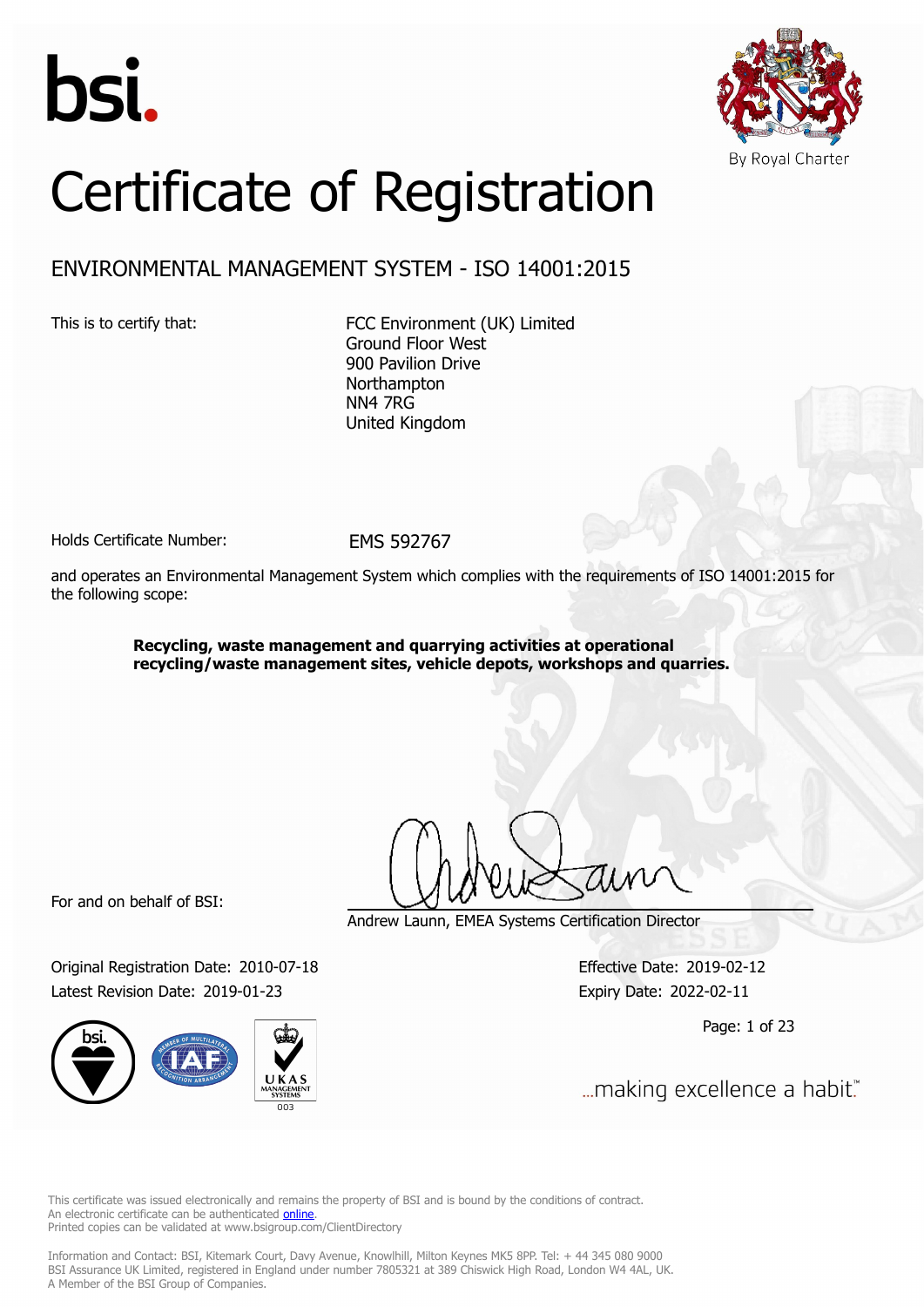| Location                                                                                                                                   | Registered Activities   |
|--------------------------------------------------------------------------------------------------------------------------------------------|-------------------------|
| FCC Environment (UK) Limited<br>Ground Floor West<br>900 Pavilion Drive<br>Northampton<br>NN4 7RG<br>United Kingdom                        | Office.                 |
| FCC Environment (UK) Ltd<br>3 Whiterose Way<br><b>Sidings Court</b><br>Doncaster<br>DN4 5NU<br>United Kingdom                              | Office.                 |
| FCC Environment (UK) Ltd<br>Rawcliffe Road<br>Airmyn<br>Goole<br><b>DN14 6XB</b><br>United Kingdom                                         | HWRC.                   |
| FCC Environment (UK) Ltd<br>Oaklands Gravel Pit<br>Common Road<br>Aldeby<br><b>Beccles</b><br><b>NR34 0BL</b><br>United Kingdom            | Landfill.               |
| FCC Environment (UK) Ltd<br>Cotes Park Industrial Estate<br>Cotes Park Lane<br>Somercotes<br>Alfreton<br><b>DE55 4NJ</b><br>United Kingdom | Transfer Station & MRF. |
| FCC Environment (UK) Ltd<br>Allerton Park<br>Knaresborough<br>HG5 0SD<br>United Kingdom                                                    | Landfill.               |

## Original Registration Date: 2010-07-18 Effective Date: 2019-02-12 Latest Revision Date: 2019-01-23 Expiry Date: 2022-02-11

Page: 2 of 23

This certificate was issued electronically and remains the property of BSI and is bound by the conditions of contract. An electronic certificate can be authenticated **[online](https://pgplus.bsigroup.com/CertificateValidation/CertificateValidator.aspx?CertificateNumber=EMS+592767&ReIssueDate=23%2f01%2f2019&Template=uk)**. Printed copies can be validated at www.bsigroup.com/ClientDirectory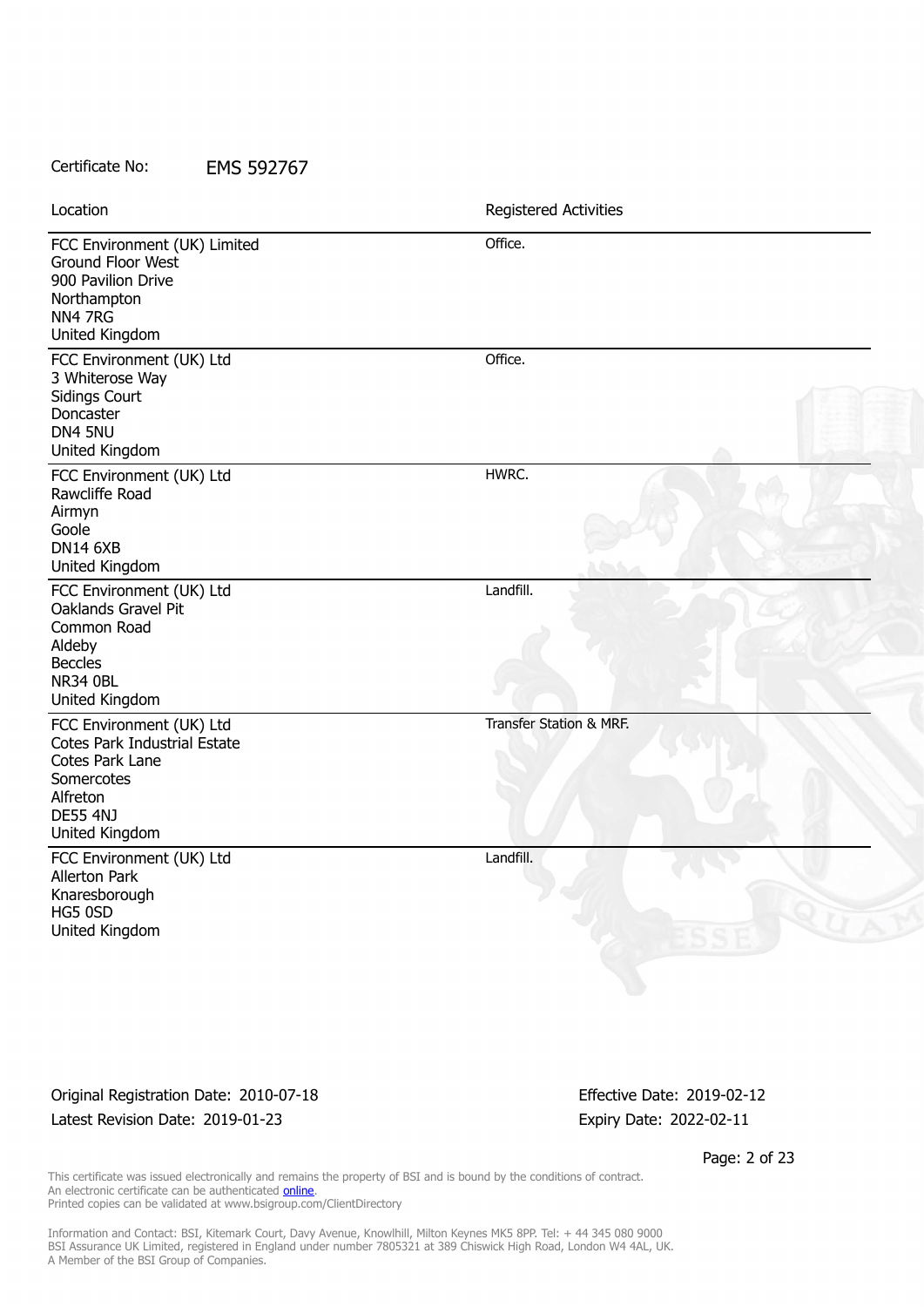| Location                                                                                                                           | Registered Activities             |
|------------------------------------------------------------------------------------------------------------------------------------|-----------------------------------|
| FCC Environment (UK) Ltd<br>Laverstock Road<br>20/20 Business Park<br>Allington<br>Maidstone<br><b>ME16 OLE</b><br>United Kingdom  | EFW & MRF.                        |
| FCC Environment (UK) Ltd<br>Armthorpe Road<br>Pot Hill<br>Doncaster<br><b>DN2 5QB</b><br>United Kingdom                            | HWRC.                             |
| FCC Environment (UK) Ltd<br>Barnsdale Bar Quarry<br>Long Lane<br>Kirk Smeaton<br>Pontefract<br><b>WF8 3JX</b><br>United Kingdom    | Quarry.                           |
| FCC Environment (UK) Ltd<br>Thwaite Flat<br>Barrow-in-Furness<br><b>LA14 4QH</b><br>United Kingdom                                 | Landfill and Transfer Station.    |
| FCC Environment (UK) Ltd<br>East Winch Road<br>Mill Drove<br>Blackborough End<br>Peterborough<br><b>PE32 1SW</b><br>United Kingdom | Landfill.                         |
| FCC Environment (UK) Ltd<br>Alsing Road<br><b>Tinsley</b><br>Sheffield<br>S9 1HF<br>United Kingdom                                 | Industrial Waste Treatment.<br>ES |

Original Registration Date: 2010-07-18 Effective Date: 2019-02-12 Latest Revision Date: 2019-01-23 Expiry Date: 2022-02-11

Page: 3 of 23

This certificate was issued electronically and remains the property of BSI and is bound by the conditions of contract. An electronic certificate can be authenticated **[online](https://pgplus.bsigroup.com/CertificateValidation/CertificateValidator.aspx?CertificateNumber=EMS+592767&ReIssueDate=23%2f01%2f2019&Template=uk)**. Printed copies can be validated at www.bsigroup.com/ClientDirectory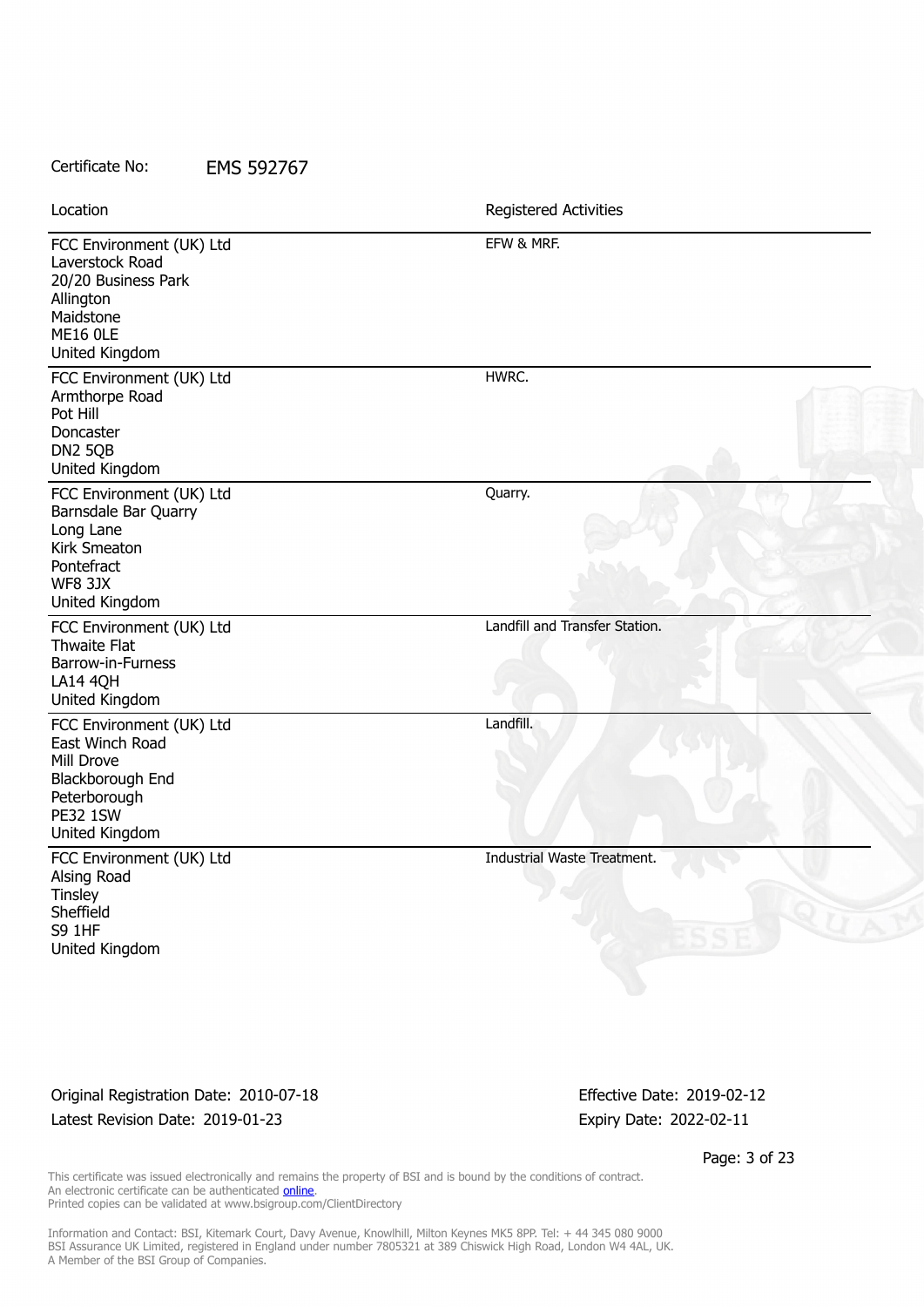| Location                                                                                                                              | Registered Activities                |
|---------------------------------------------------------------------------------------------------------------------------------------|--------------------------------------|
| FCC Environment (UK) Ltd<br>Whiteley Road<br>Blaydon<br><b>NE21 5NJ</b><br>United Kingdom                                             | Transfer Station - Clinical.         |
| FCC Environment (UK) Ltd<br>Guernsey Road<br>Bletchley<br>Milton Keynes<br>MK3 5FR<br>United Kingdom                                  | Landfill & Leachate Treatment Plant. |
| FCC Environment (UK) Ltd<br>Bootham Lane<br>Dunscroft<br>Doncaster<br>DN7 4JT<br>United Kingdom                                       | HWRC.                                |
| FCC Environment (UK) Ltd<br>Slippery Gowt Lane<br>Wyberton<br><b>Boston</b><br><b>PE21 7AA</b><br>United Kingdom                      | Household Waste Re-cycling Centre.   |
| FCC Environment (UK) Ltd<br>Brymbo Site, Off Solvay Bank<br>Wrexham Road<br>Broughton<br>Wrexham<br><b>LL11 5NR</b><br>United Kingdom | HWRC.                                |
| FCC Environment (UK) Ltd<br>Bryn Lane<br>Wrexham Industrial Estate<br><b>Bry</b><br>Wrexham<br><b>LL13 9UT</b><br>United Kingdom      | HWRC, Composting (IVC), TS & MRF.    |

Original Registration Date: 2010-07-18 Effective Date: 2019-02-12 Latest Revision Date: 2019-01-23 Expiry Date: 2022-02-11

Page: 4 of 23

This certificate was issued electronically and remains the property of BSI and is bound by the conditions of contract. An electronic certificate can be authenticated **[online](https://pgplus.bsigroup.com/CertificateValidation/CertificateValidator.aspx?CertificateNumber=EMS+592767&ReIssueDate=23%2f01%2f2019&Template=uk)**. Printed copies can be validated at www.bsigroup.com/ClientDirectory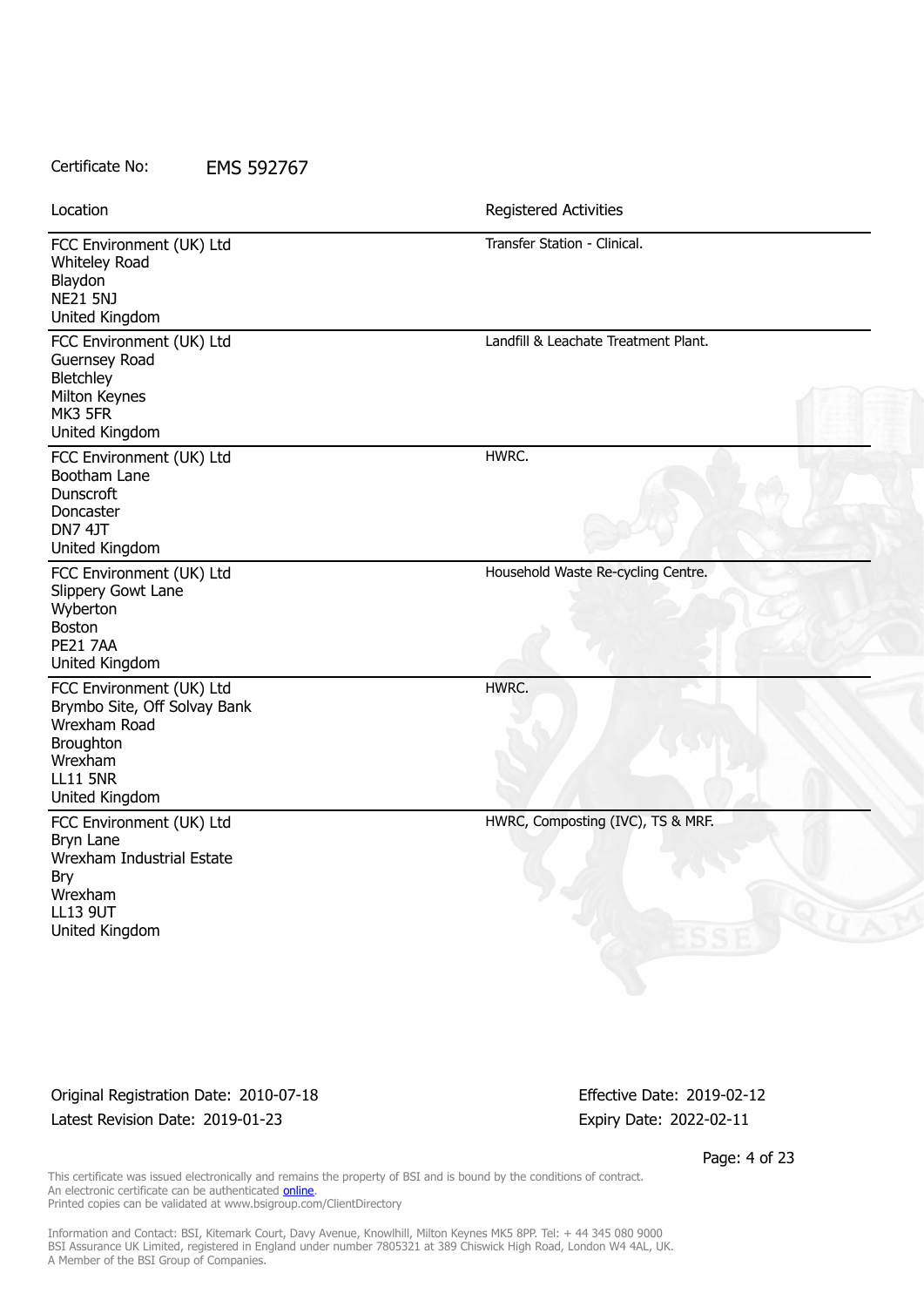| Certificate No: | <b>EMS 592767</b> |
|-----------------|-------------------|
|                 |                   |

| Location                                                                                                                                    | Registered Activities                                    |
|---------------------------------------------------------------------------------------------------------------------------------------------|----------------------------------------------------------|
| FCC Environment (UK) Ltd<br>Weston Lane<br>Bubbenhall<br>Coventry<br>CV8 3BN<br>United Kingdom                                              | Landfill.                                                |
| FCC Environment (UK) Ltd<br><b>Station Farm</b><br><b>Brampton Road</b><br><b>Buckden</b><br>St. Neots<br><b>PE19 5UH</b><br>United Kingdom | Landfill, Leachate Treatment Plant and Transfer Station. |
| FCC Environment (UK) Ltd<br>Marfleet Lane<br>Hull<br>HU9 5SD<br>United Kingdom                                                              | HWRC.                                                    |
| FCC Environment (UK) Ltd<br><b>Federation Road</b><br>Stoke-on-Trent<br>ST6 4HU<br>United Kingdom                                           | HWRC.                                                    |
| FCC Environment (UK) Ltd<br>Rougham Road<br>Bury St. Edmunds<br>IP33 2RN<br>United Kingdom                                                  | HWRC.                                                    |
| FCC Environment (UK) Ltd<br><b>Brackley Lane</b><br>Calvert<br>Buckingham<br><b>MK18 2HF</b><br>United Kingdom                              | Landfill.                                                |
| FCC Environment (UK) Ltd<br>Bentley Moor Lane<br>Adwick-le-Street<br>Doncaster<br>DN6 7BD<br>United Kingdom                                 | HWRC.                                                    |

Original Registration Date: 2010-07-18 Effective Date: 2019-02-12 Latest Revision Date: 2019-01-23 Expiry Date: 2022-02-11

Page: 5 of 23

This certificate was issued electronically and remains the property of BSI and is bound by the conditions of contract. An electronic certificate can be authenticated **[online](https://pgplus.bsigroup.com/CertificateValidation/CertificateValidator.aspx?CertificateNumber=EMS+592767&ReIssueDate=23%2f01%2f2019&Template=uk)**. Printed copies can be validated at www.bsigroup.com/ClientDirectory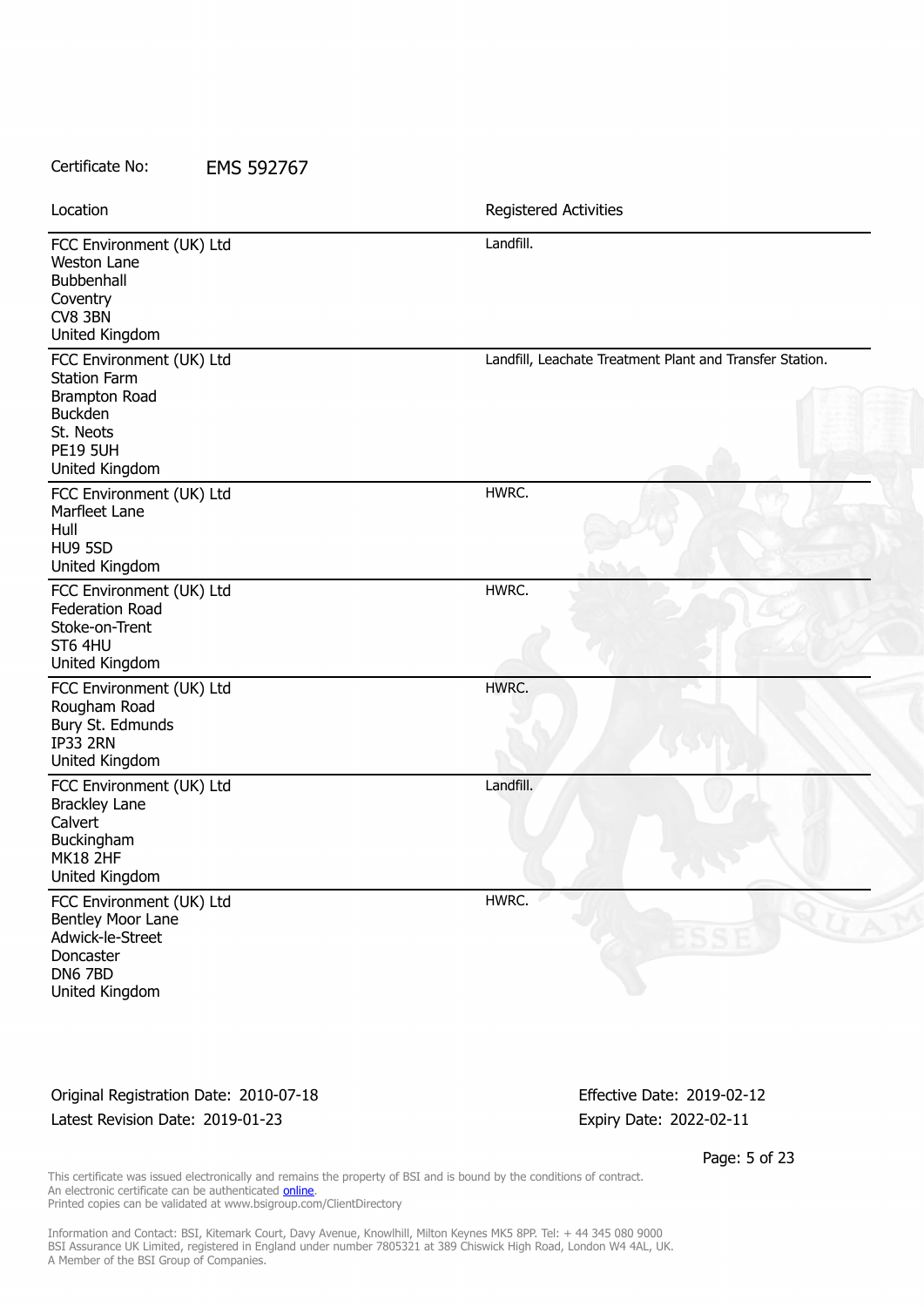| Certificate No: | <b>EMS 592767</b> |
|-----------------|-------------------|
|-----------------|-------------------|

| Location                                                                                                                    | Registered Activities                                 |
|-----------------------------------------------------------------------------------------------------------------------------|-------------------------------------------------------|
| FCC Environment (UK) Ltd<br>Moor Lane<br>Carnaby<br><b>Bridlington</b><br><b>YO16 4UU</b><br>United Kingdom                 | HWRC, Composting, TS, MRF.                            |
| FCC Environment (UK) Ltd<br><b>Barbot Hall Cottage</b><br>Greasbrough Road<br>Rotherham<br><b>S61 4QL</b><br>United Kingdom | HWRC.                                                 |
| FCC Environment (UK) Ltd<br>Atherton<br>Wigan<br>M46 9BP<br>United Kingdom                                                  | HWRC.                                                 |
| FCC Environment (UK) Ltd<br>Sheepbridge Business Park<br>Sheepbridge<br>Chesterfield<br>S41 9QD<br>United Kingdom           | Transfer Station.                                     |
| FCC Environment (UK) Ltd<br>Chirk Landfill<br>Pen-y-Bent Works<br>Pentre<br>Wrexham<br><b>LL14 5AR</b><br>United Kingdom    | The operation of a non-hazardous waste landfill site. |
| FCC Environment (UK) Ltd<br>Off Crabtree Road<br>Stainby<br>Grantham<br><b>NG33 5QT</b><br>United Kingdom                   | Landfill.                                             |

Original Registration Date: 2010-07-18 Effective Date: 2019-02-12 Latest Revision Date: 2019-01-23 Expiry Date: 2022-02-11

Page: 6 of 23

This certificate was issued electronically and remains the property of BSI and is bound by the conditions of contract. An electronic certificate can be authenticated **[online](https://pgplus.bsigroup.com/CertificateValidation/CertificateValidator.aspx?CertificateNumber=EMS+592767&ReIssueDate=23%2f01%2f2019&Template=uk)**. Printed copies can be validated at www.bsigroup.com/ClientDirectory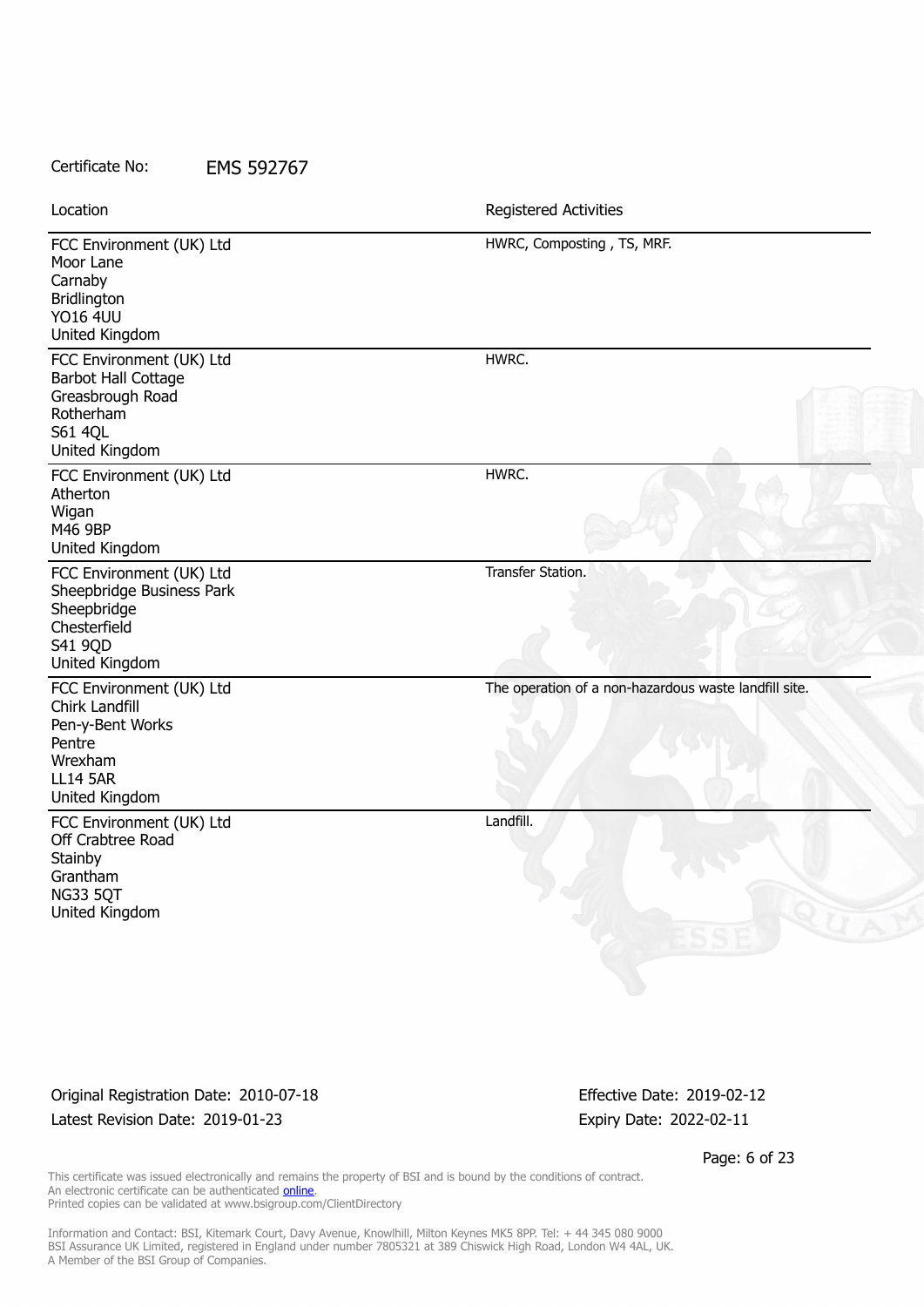| Location                                                                                                         | Registered Activities                                                                                      |
|------------------------------------------------------------------------------------------------------------------|------------------------------------------------------------------------------------------------------------|
| FCC Environment (UK) Ltd<br>Crookhill Road<br>Conisbrough<br>Doncaster<br><b>DN12 2AE</b><br>United Kingdom      | HWRC.                                                                                                      |
| FCC Environment (UK) Ltd<br>Longwater Business Park<br>Costessey<br>Norwich<br>NR5 OTL<br>United Kingdom         | Transfer Station.                                                                                          |
| FCC Environment (UK) Ltd<br>Gawsworth<br>Macclesfield<br><b>SK11 9QP</b><br>United Kingdom                       | The operation of a waste transfer station and the restoration<br>and management of a closed landfill site. |
| FCC Environment (UK) Ltd<br>Daneshill Road<br>Lound<br>Retford<br><b>DN22 8RB</b><br>United Kingdom              | Landfill.                                                                                                  |
| FCC Environment (UK) Ltd<br>Raynesway Park Drive<br>Derby<br><b>DE21 7BA</b><br>United Kingdom                   | Transfer Station.                                                                                          |
| FCC Environment (UK) Ltd<br>Linch Hill<br><b>Stanton Harcourt</b><br>Oxford<br><b>OX29 5BB</b><br>United Kingdom | Landfill.                                                                                                  |
| FCC Environment (UK) Ltd<br>Welland Road<br>Dogsthorpe<br>Peterborough<br>PE1 3TD<br>United Kingdom              | Landfill.                                                                                                  |

Original Registration Date: 2010-07-18 Effective Date: 2019-02-12 Latest Revision Date: 2019-01-23 Expiry Date: 2022-02-11

Page: 7 of 23

This certificate was issued electronically and remains the property of BSI and is bound by the conditions of contract. An electronic certificate can be authenticated **[online](https://pgplus.bsigroup.com/CertificateValidation/CertificateValidator.aspx?CertificateNumber=EMS+592767&ReIssueDate=23%2f01%2f2019&Template=uk)**. Printed copies can be validated at www.bsigroup.com/ClientDirectory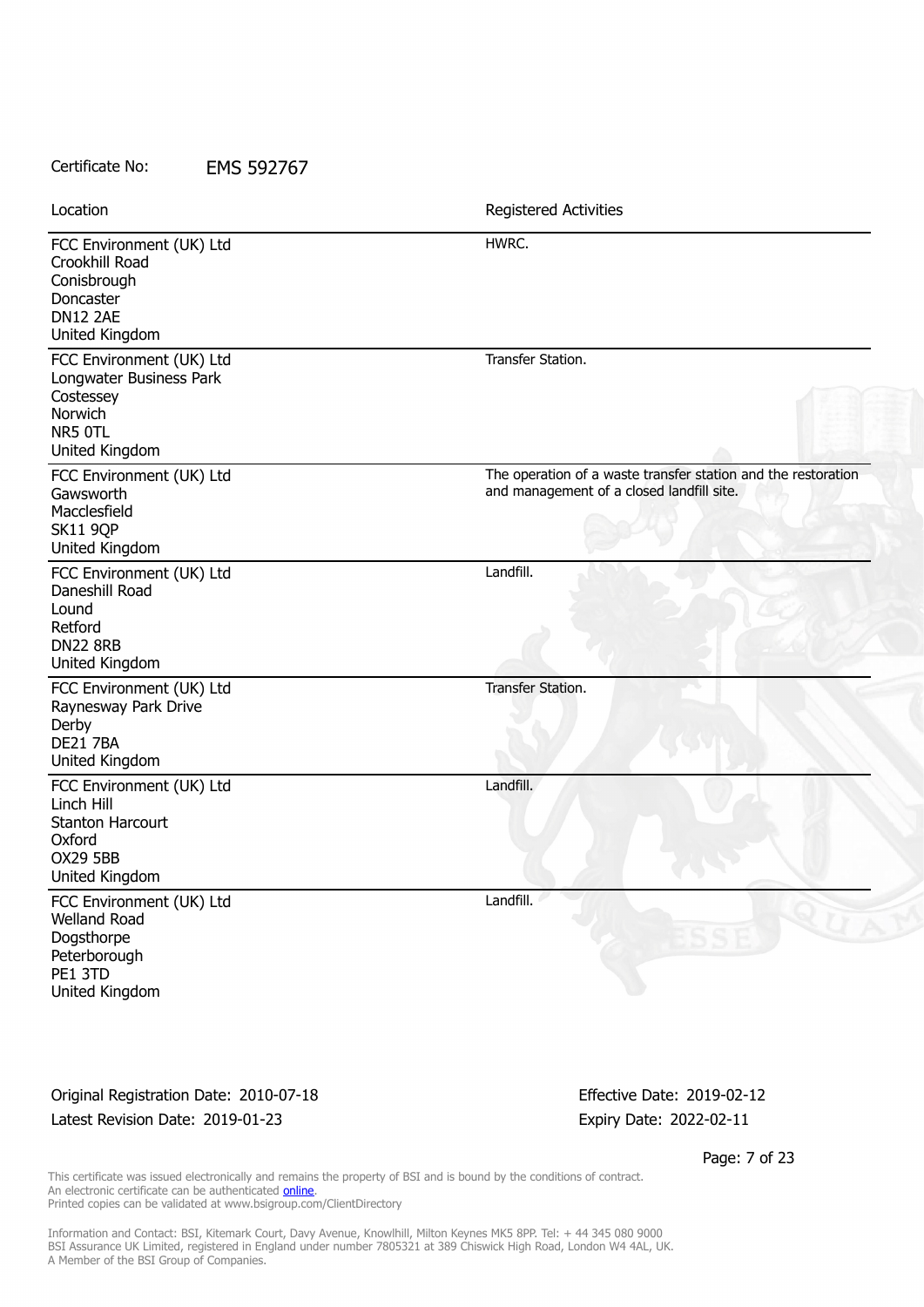| Location                                                                                                            | Registered Activities                                                                                                                               |
|---------------------------------------------------------------------------------------------------------------------|-----------------------------------------------------------------------------------------------------------------------------------------------------|
| FCC Environment (UK) Ltd<br>Kelleythorpe Industrial Estate<br><b>Driffield</b><br><b>YO25 9DJ</b><br>United Kingdom | HWRC.                                                                                                                                               |
| FCC Environment (UK) Ltd<br>Main Road<br>Sundridge<br>Kent<br><b>TN14 6EP</b><br>United Kingdom                     | Composting.                                                                                                                                         |
| FCC Environment (UK) Ltd<br><b>Incinerator Road</b><br>Off Meadow Lane<br>Nottingham<br>NG2 3JH<br>United Kingdom   | The operation of a facility to produce energy from waste.                                                                                           |
| FCC Environment (UK) Ltd<br>Eaton Green Road<br>Luton<br>LU2 9HB<br>United Kingdom                                  | HWRC.                                                                                                                                               |
| FCC Environment (UK) Ltd<br>Starnhill Close<br>Ecclesfield<br>Sheffield<br>S35 9TG<br>United Kingdom                | <b>Industrial Waste Treatment.</b>                                                                                                                  |
| FCC Environment (UK) Ltd<br>Portway Road<br>Rowley Regis<br>Warley<br><b>B65 9BT</b><br>United Kingdom              | Recycling, waste management and quarrying activities at<br>operational recycling/waste management sites, vehicle<br>depots, workshops and quarries. |
| FCC Environment (UK) Ltd<br>Carr Road<br>Felixstowe<br><b>IP11 3UT</b><br>United Kingdom                            | HWRC.                                                                                                                                               |

Original Registration Date: 2010-07-18 Effective Date: 2019-02-12 Latest Revision Date: 2019-01-23 Expiry Date: 2022-02-11

Page: 8 of 23

This certificate was issued electronically and remains the property of BSI and is bound by the conditions of contract. An electronic certificate can be authenticated **[online](https://pgplus.bsigroup.com/CertificateValidation/CertificateValidator.aspx?CertificateNumber=EMS+592767&ReIssueDate=23%2f01%2f2019&Template=uk)**. Printed copies can be validated at www.bsigroup.com/ClientDirectory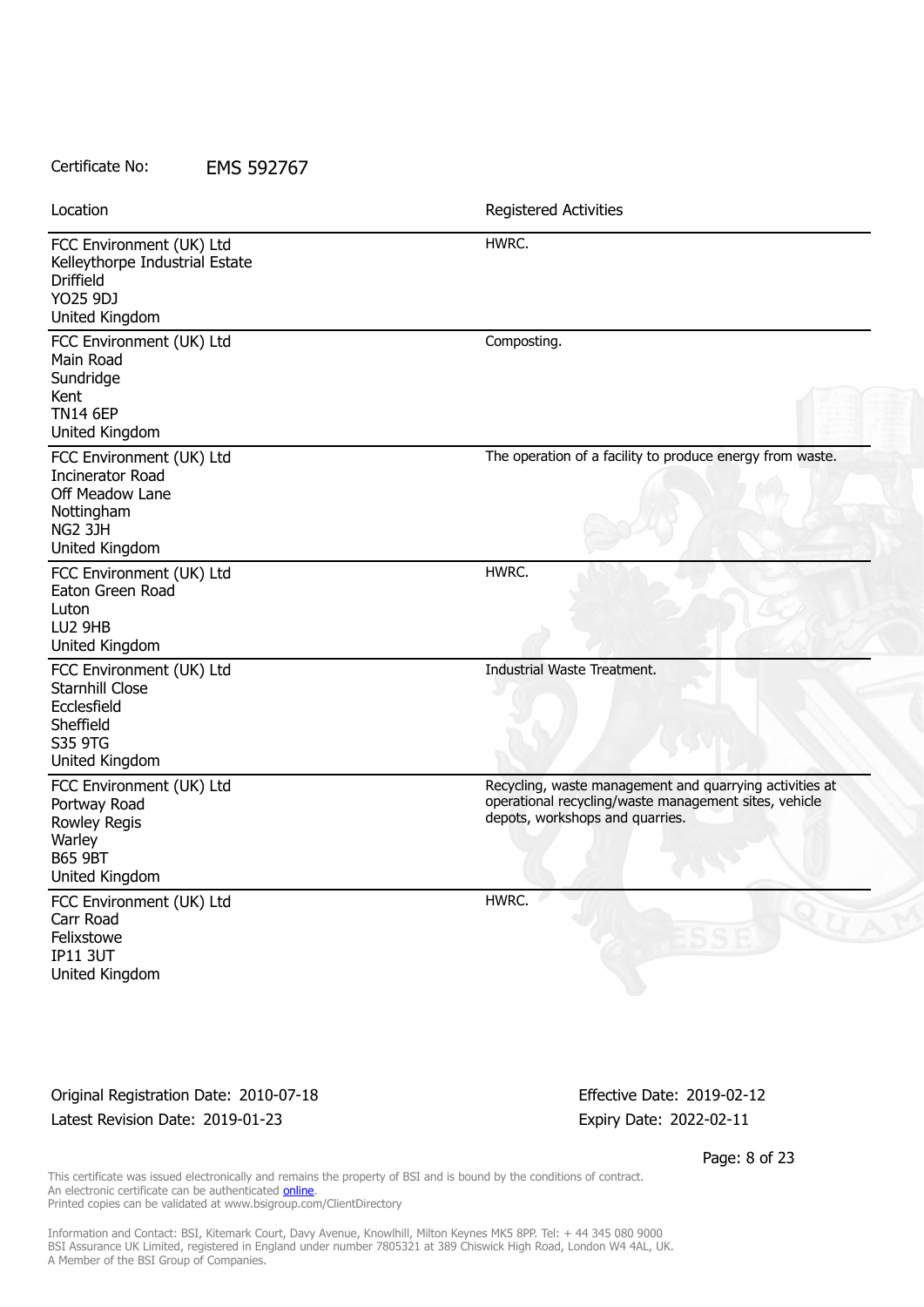| Location                                                                                                                                      | <b>Registered Activities</b> |
|-----------------------------------------------------------------------------------------------------------------------------------------------|------------------------------|
| FCC Environment (UK) Ltd<br>Fowlchurch<br>Fowlchurch Road<br>Leek<br><b>ST13 6BH</b><br>United Kingdom                                        | HWRC & Transfer Station.     |
| FCC Environment (UK) Ltd<br>Unit 4 Gamma Terrace<br>Masterlord Village<br>West Rd, Ransomes Euro Park<br>Ipswich<br>IP3 9FF<br>United Kingdom | Contract Office.             |
| FCC Environment (UK) Ltd<br>Market Weighton Road<br>Holme-on-Spalding-Moor<br>York<br><b>YO43 4ED</b><br>United Kingdom                       | Landfill & HWRC.             |
| FCC Environment (UK) Ltd<br>Nicholas Lane<br>Goldthorpe<br>Barnsley<br>S63 9AS<br>United Kingdom                                              | HWRC.                        |
| FCC Environment (UK) Ltd<br>Ince Lane<br>Wimbolds Trafford<br>Chester<br>CH <sub>2</sub> 4JP<br>United Kingdom                                | Landfill & Composting.       |
| FCC Environment (UK) Ltd<br>Croakett Way<br>Hadleigh<br>Ipswich<br>IP7 6AH<br>United Kingdom                                                  | HWRC.                        |

Original Registration Date: 2010-07-18 Effective Date: 2019-02-12 Latest Revision Date: 2019-01-23 Expiry Date: 2022-02-11

Certificate No: EMS 592767

Page: 9 of 23

This certificate was issued electronically and remains the property of BSI and is bound by the conditions of contract. An electronic certificate can be authenticated **[online](https://pgplus.bsigroup.com/CertificateValidation/CertificateValidator.aspx?CertificateNumber=EMS+592767&ReIssueDate=23%2f01%2f2019&Template=uk)**. Printed copies can be validated at www.bsigroup.com/ClientDirectory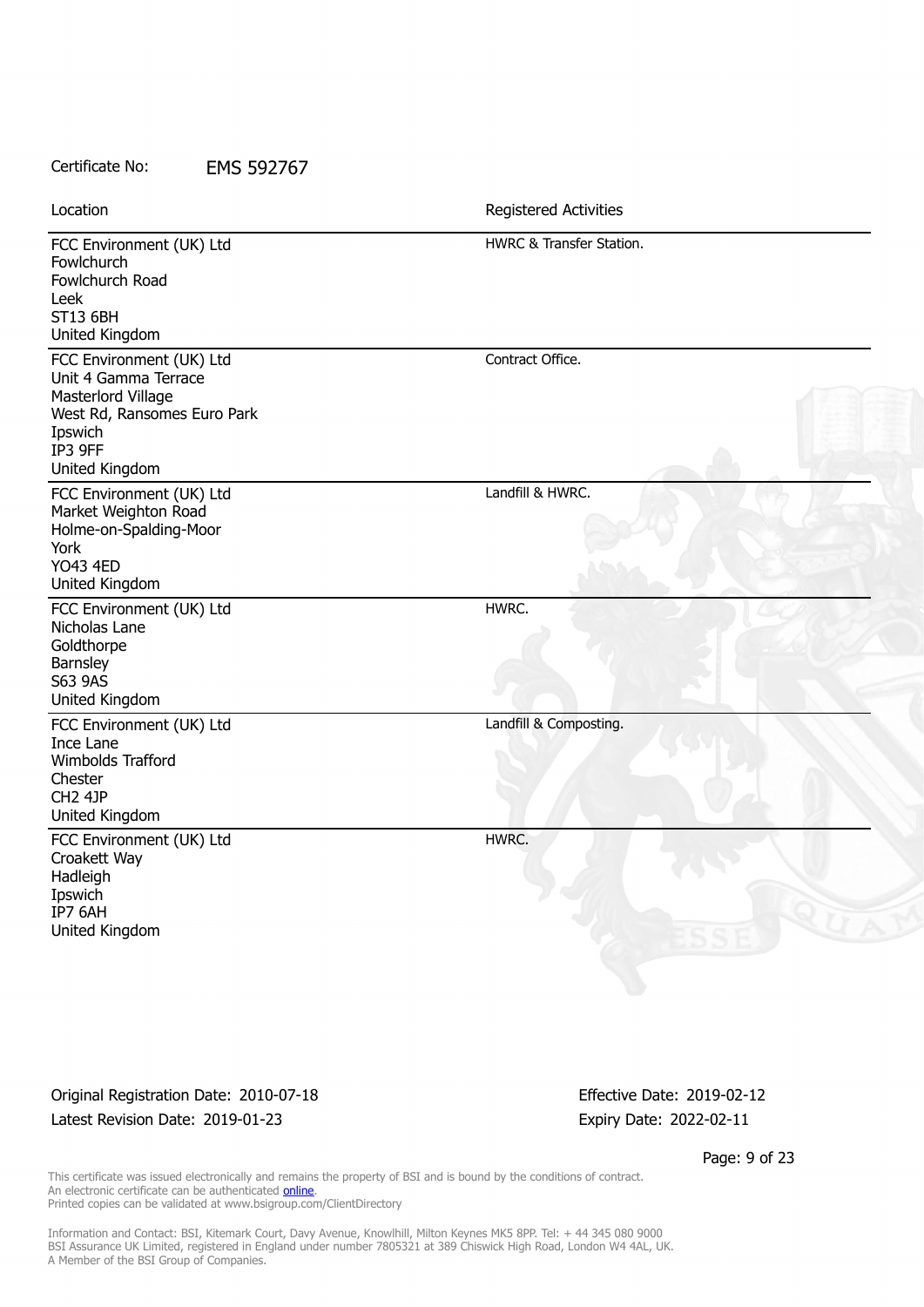| Location                                                                                        | Registered Activities |
|-------------------------------------------------------------------------------------------------|-----------------------|
| FCC Environment (UK) Ltd<br>Homefield Road<br>Haverhill<br>CB9 8QP<br>United Kingdom            | Transfer Station.     |
| FCC Environment (UK) Ltd<br>Coupals Road<br>Haverhill<br>CB9 7UR<br>United Kingdom              | HWRC.                 |
| FCC Environment (UK) Ltd<br><b>Atwick Road</b><br>Hornsea<br><b>HU18 1DZ</b><br>United Kingdom  | HWRC.                 |
| FCC Environment (UK) Ltd<br>Ferriby Road<br>Hessle<br><b>HU13 0JE</b><br>United Kingdom         | HWRC.                 |
| FCC Environment (UK) Ltd<br>Queens Road<br>Immingham<br><b>DN40 1QR</b><br>United Kingdom       | Landfill.             |
| FCC Environment (UK) Ltd<br>Portmans Walk<br>Ipswich<br>IP1 2DW<br>United Kingdom               | HWRC.                 |
| FCC Environment (UK) Ltd<br><b>Tuttle Hill</b><br>Nuneaton<br><b>CV10 0HU</b><br>United Kingdom | HWRC.                 |

Original Registration Date: 2010-07-18 Effective Date: 2019-02-12 Latest Revision Date: 2019-01-23 Expiry Date: 2022-02-11

Page: 10 of 23

This certificate was issued electronically and remains the property of BSI and is bound by the conditions of contract. An electronic certificate can be authenticated **[online](https://pgplus.bsigroup.com/CertificateValidation/CertificateValidator.aspx?CertificateNumber=EMS+592767&ReIssueDate=23%2f01%2f2019&Template=uk)**. Printed copies can be validated at www.bsigroup.com/ClientDirectory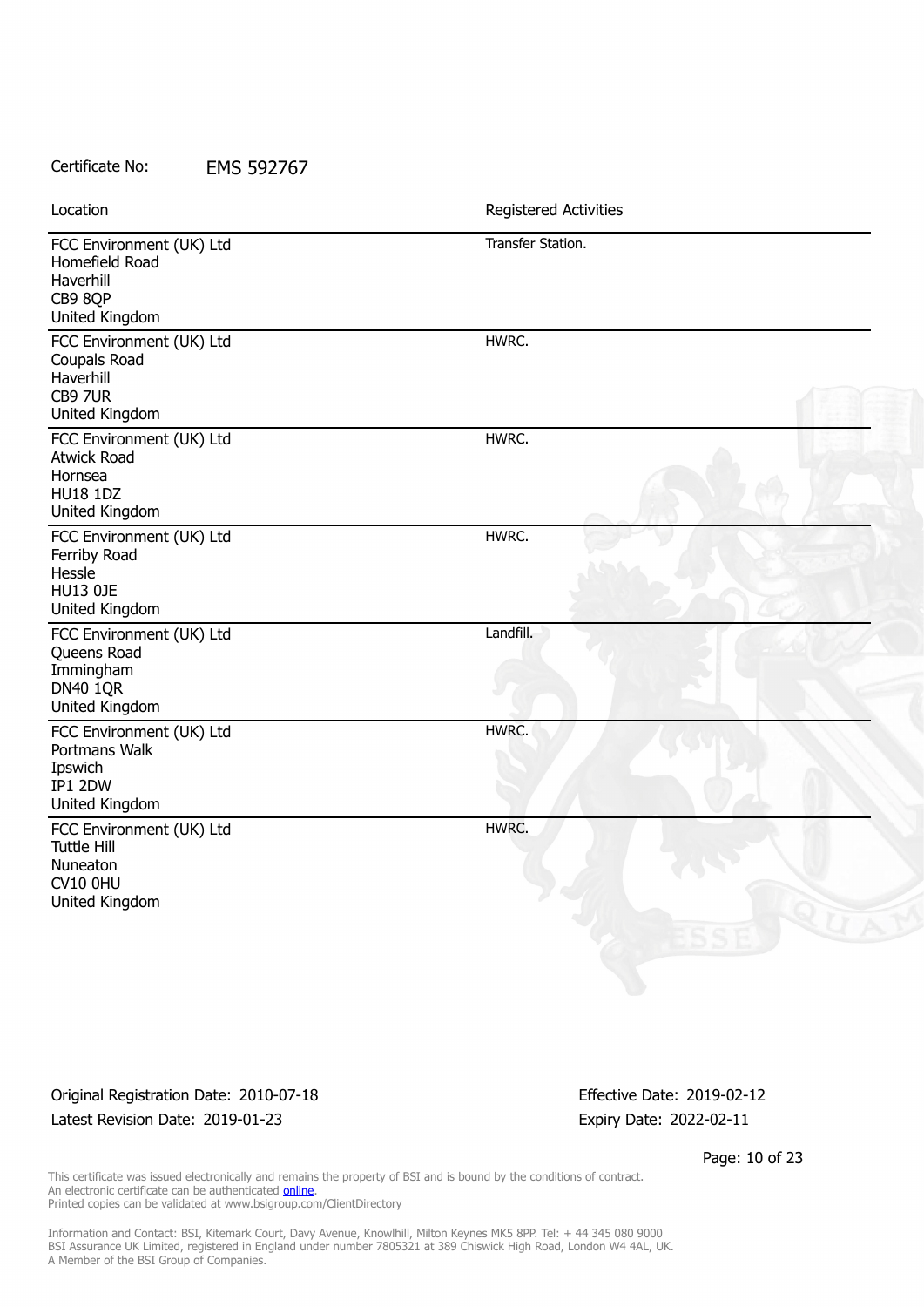| Location                                                                                                   | Registered Activities                                    |
|------------------------------------------------------------------------------------------------------------|----------------------------------------------------------|
| FCC Environment (UK) Ltd<br><b>Tattershall Road</b><br>Kirkby-on-Bain<br><b>LN10 6YN</b><br>United Kingdom | Landfill & HWRC.                                         |
| FCC Environment (UK) Ltd<br>Makerfield Way<br>Ince<br>Wigan<br>WN2 2PP<br>United Kingdom                   | HWRC, Transfer Station MRF and Leachate Treatment Plant. |
| FCC Environment (UK) Ltd<br>Knowsthorpe Lane<br>Knowsthorpe<br>Leeds<br><b>LS9 0PJ</b><br>United Kingdom   | Industrial Waste Treatment.                              |
| FCC Environment (UK) Ltd<br>Pottergate<br>Leadenham<br>Lincoln<br>LN5 0QF<br>United Kingdom                | Landfill & HWRC.                                         |
| FCC Environment (UK) Ltd<br>Lovers Lane<br>Leiston<br>IP16 4UJ<br>United Kingdom                           | HWRC.                                                    |
| FCC Environment (UK) Ltd<br>Lidget Lane<br>Ravenfield<br>Rotherham<br><b>S65 4LY</b><br>United Kingdom     | HWRC.                                                    |

Original Registration Date: 2010-07-18 Effective Date: 2019-02-12 Latest Revision Date: 2019-01-23 Expiry Date: 2022-02-11

Page: 11 of 23

This certificate was issued electronically and remains the property of BSI and is bound by the conditions of contract. An electronic certificate can be authenticated **[online](https://pgplus.bsigroup.com/CertificateValidation/CertificateValidator.aspx?CertificateNumber=EMS+592767&ReIssueDate=23%2f01%2f2019&Template=uk)**. Printed copies can be validated at www.bsigroup.com/ClientDirectory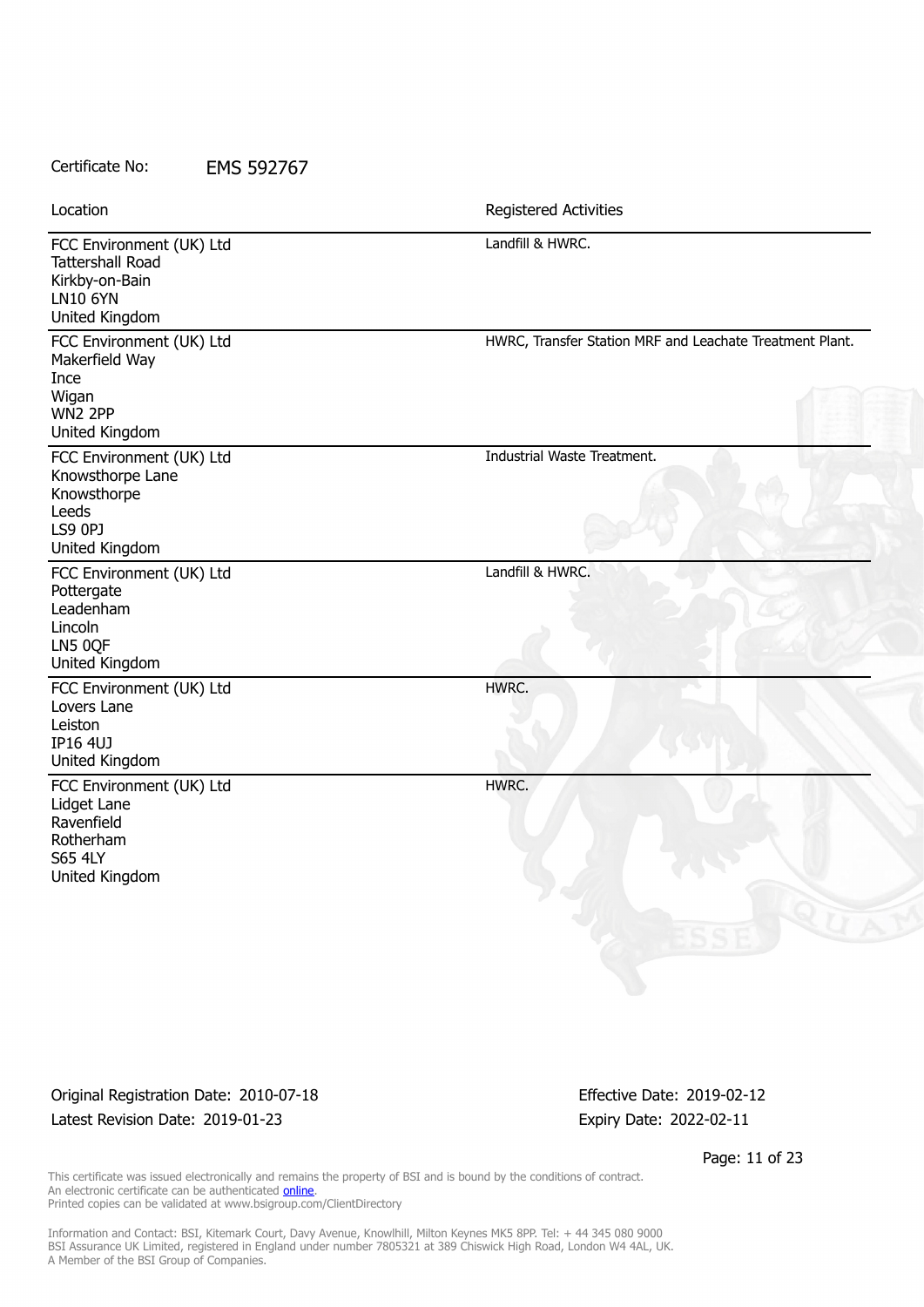FCC Environment (UK) Ltd Dixon House Joseph Noble Road Lillyhall **Workington** CA14 4JH United Kingdom Landfill, Leachate Plant, & MRF. FCC Environment (UK) Ltd Abergele Road Llanddulas Conwy LL22 8HP United Kingdom The operation of a non-hazardous waste landfill site FCC Environment (UK) Ltd Longshot Industrial Estate Longshot Lane Bracknell RG12 1RL United Kingdom HWRC & Transfer Station. FCC Environment (UK) Ltd South Lowestoft Industrial Estate Lowestoft NR33 7NF United Kingdom HWRC and Transfer Station. FCC Environment (UK) Ltd Kingsway Luton LU4 8AU United Kingdom Transfer Station and MRF. FCC Environment (UK) Ltd Common Road North Anston Rotherham S25 4AH United Kingdom HWRC. FCC Environment (UK) Ltd Maw Green Road Coppenhall Crewe CW1 5NG United Kingdom The operation of a non-hazardous landfill site other than the Waste to Energy Plant. Location **Exercise 2018 Location Registered Activities** 

Original Registration Date: 2010-07-18 Effective Date: 2019-02-12 Latest Revision Date: 2019-01-23 Expiry Date: 2022-02-11

Page: 12 of 23

This certificate was issued electronically and remains the property of BSI and is bound by the conditions of contract. An electronic certificate can be authenticated **[online](https://pgplus.bsigroup.com/CertificateValidation/CertificateValidator.aspx?CertificateNumber=EMS+592767&ReIssueDate=23%2f01%2f2019&Template=uk)**. Printed copies can be validated at www.bsigroup.com/ClientDirectory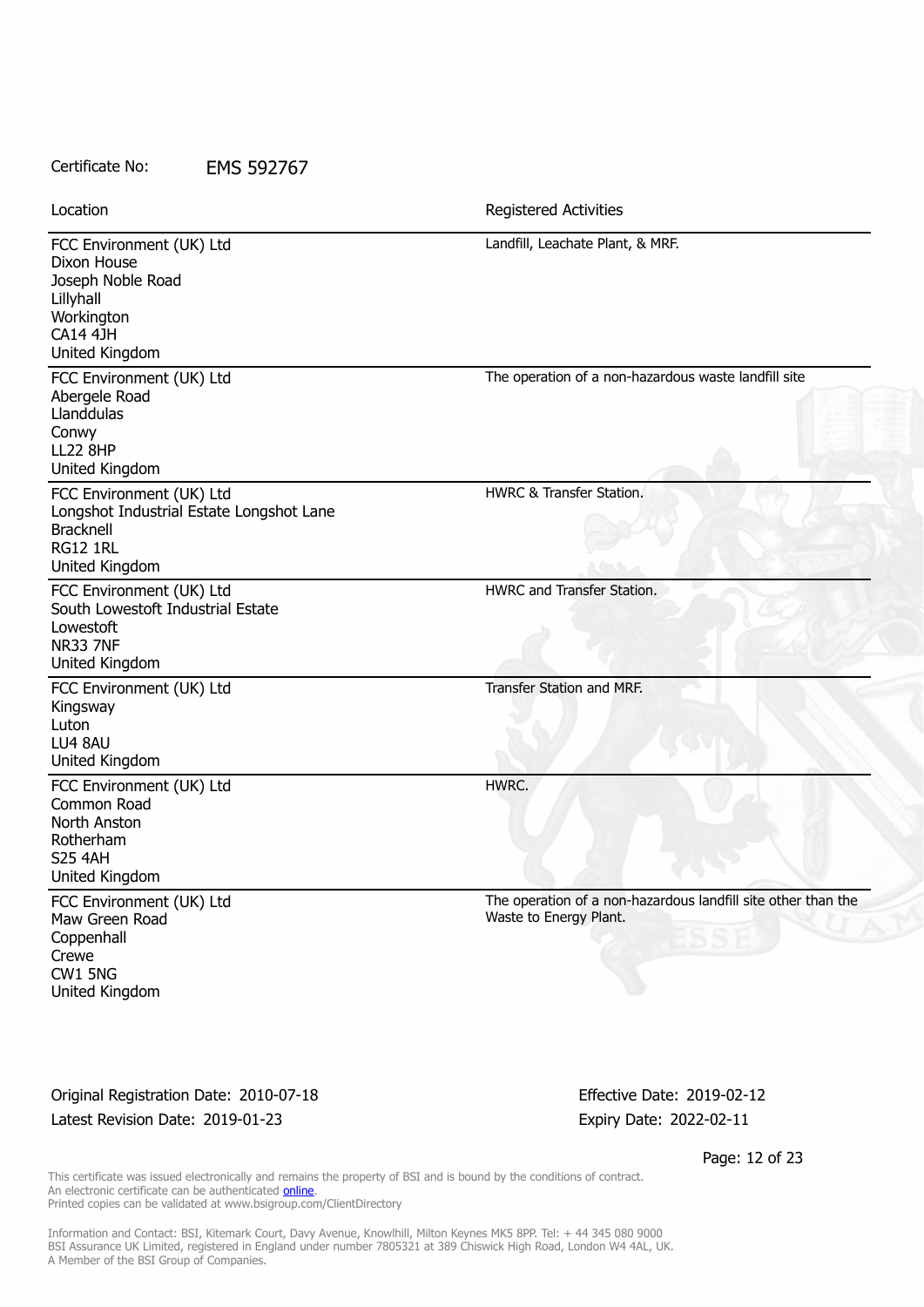| Location                                                                                                       | Registered Activities            |
|----------------------------------------------------------------------------------------------------------------|----------------------------------|
| FCC Environment (UK) Ltd<br>Off A1065<br>Mildenhall<br><b>IP28 7JQ</b><br>United Kingdom                       | HWRC.                            |
| FCC Environment (UK) Ltd<br><b>Butt Lane</b><br>Milton<br>Cambridge<br><b>CB24 6DQ</b><br>United Kingdom       | Landfill.                        |
| FCC Environment (UK) Ltd<br>Whisby Road<br>North Hykeham<br>Lincoln<br><b>LN6 3QZ</b><br>United Kingdom        | Landfill.                        |
| FCC Environment (UK) Ltd<br>Lower Road<br>Brambledown<br>Isle of Sheppey<br><b>ME12 3AJ</b><br>United Kingdom  | Landfill.                        |
| FCC Environment (UK) Ltd<br><b>Walney Road</b><br>Barrow-in-Furness<br><b>LA14 5UY</b><br>United Kingdom       | MRF.                             |
| FCC Environment (UK) Ltd<br>Sheffield Road<br>Springvale<br>Penistone<br>Barnsley<br>S36 6HJ<br>United Kingdom | HWRC.                            |
| FCC Environment (UK) Ltd<br><b>Station Road</b><br>Southfleet<br>DA13 9PA<br>United Kingdom                    | HWRC & Transfer Station.<br>55 E |

Original Registration Date: 2010-07-18 Effective Date: 2019-02-12 Latest Revision Date: 2019-01-23 Expiry Date: 2022-02-11

Page: 13 of 23

This certificate was issued electronically and remains the property of BSI and is bound by the conditions of contract. An electronic certificate can be authenticated **[online](https://pgplus.bsigroup.com/CertificateValidation/CertificateValidator.aspx?CertificateNumber=EMS+592767&ReIssueDate=23%2f01%2f2019&Template=uk)**. Printed copies can be validated at www.bsigroup.com/ClientDirectory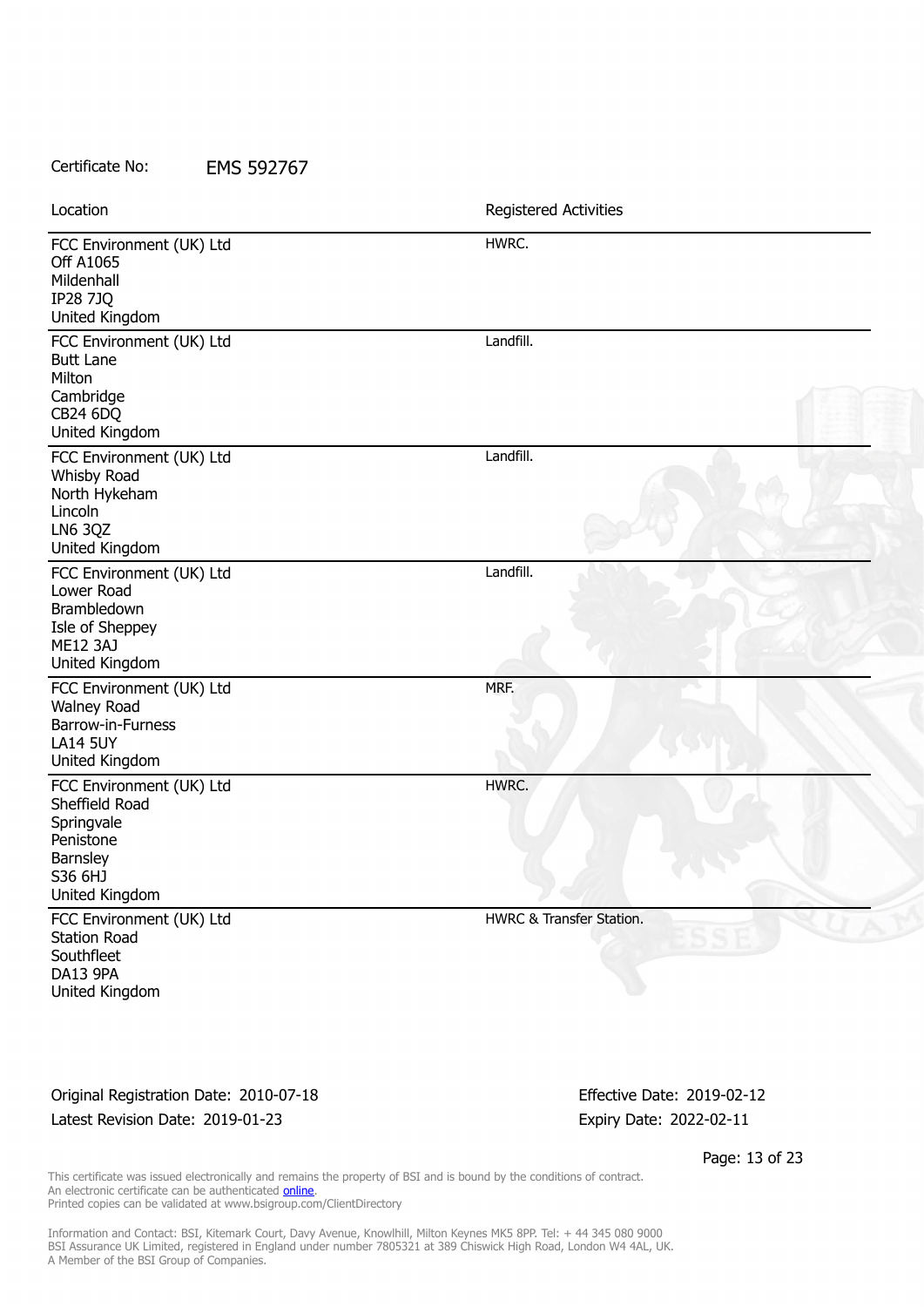| Location                                                                                                                              | Registered Activities     |
|---------------------------------------------------------------------------------------------------------------------------------------|---------------------------|
| FCC Environment (UK) Ltd<br>Plas Madoc Site<br>Wynnstay Industrial Estate<br>Acrefair<br>Wrexham<br><b>LL14 3ES</b><br>United Kingdom | HWRC.                     |
| FCC Environment (UK) Ltd<br><b>Burnby Lane</b><br>Pocklington<br>York<br>YO42 1UJ<br>United Kingdom                                   | HWRC.                     |
| FCC Environment (UK) Ltd<br><b>Staithes Road</b><br>Preston<br>Hull<br><b>HU12 8TD</b><br>United Kingdom                              | HWRC.                     |
| FCC Environment (UK) Ltd<br>Progress Way<br>Luton<br>LU4 9TR<br>United Kingdom                                                        | HWRC.                     |
| FCC Environment (UK) Ltd<br>Tivetshall St. Margaret<br><b>Diss</b><br><b>NR15 2BA</b><br>United Kingdom                               | Transfer Station.         |
| FCC Environment (UK) Ltd<br>Rhyd Y Fro<br>Pontardawe<br>Swansea<br>SA8 4RX<br>United Kingdom                                          | Landfill & HWRC.          |
| FCC Environment (UK) Ltd<br>Freckenham<br>Bury St. Edmunds<br><b>IP28 8LG</b><br>United Kingdom                                       | Transfer Station.<br>55 E |

## Original Registration Date: 2010-07-18 Effective Date: 2019-02-12 Latest Revision Date: 2019-01-23 Expiry Date: 2022-02-11

Page: 14 of 23

This certificate was issued electronically and remains the property of BSI and is bound by the conditions of contract. An electronic certificate can be authenticated **[online](https://pgplus.bsigroup.com/CertificateValidation/CertificateValidator.aspx?CertificateNumber=EMS+592767&ReIssueDate=23%2f01%2f2019&Template=uk)**. Printed copies can be validated at www.bsigroup.com/ClientDirectory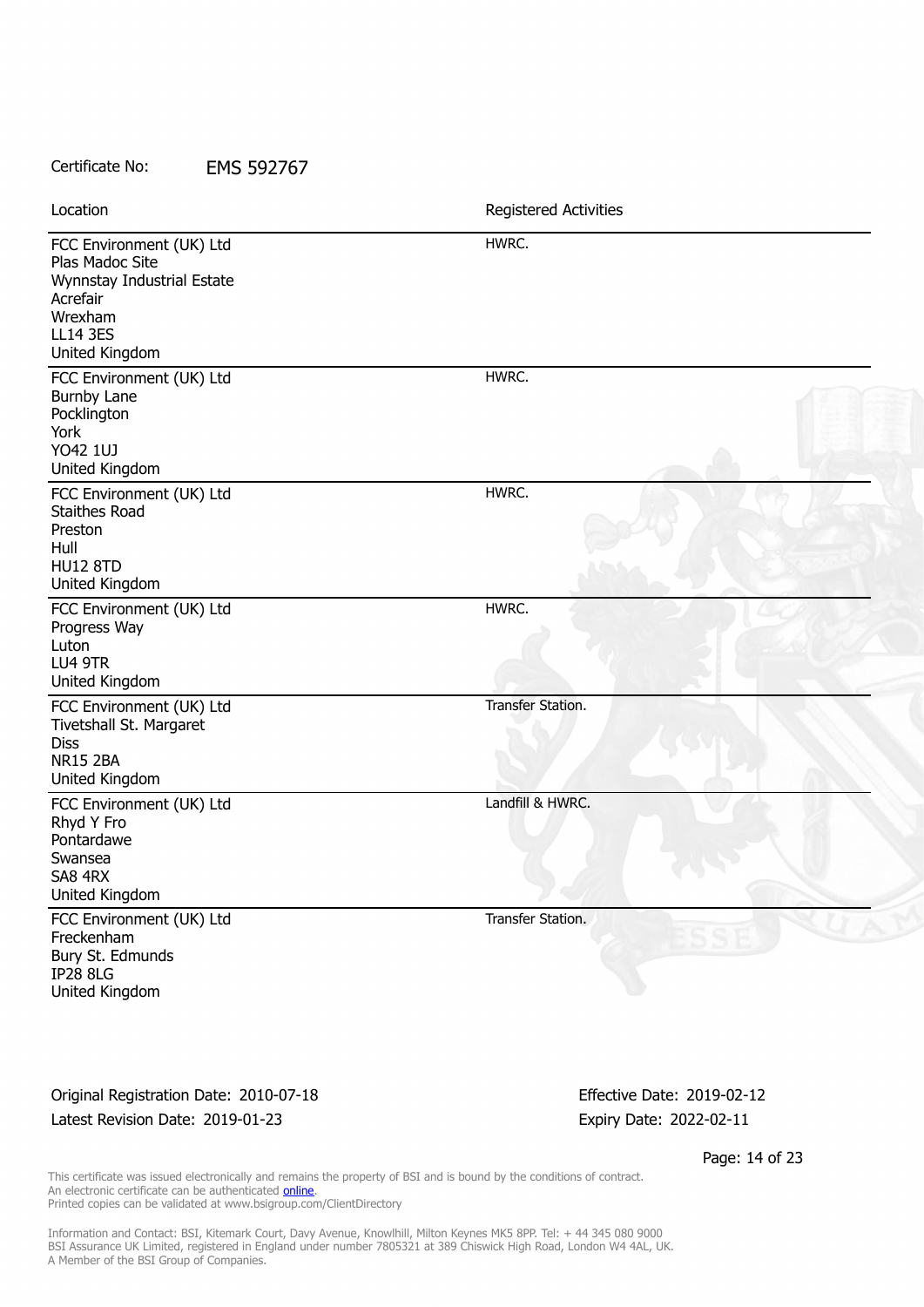| Certificate No: | <b>EMS 592767</b> |
|-----------------|-------------------|
|                 |                   |

| Location                                                                                                                    | <b>Registered Activities</b>                   |
|-----------------------------------------------------------------------------------------------------------------------------|------------------------------------------------|
| FCC Environment (UK) Ltd<br>Bankwood Lane Industrial Estate<br>Rossington<br>Doncaster<br><b>DN37 0PS</b><br>United Kingdom | HWRC.                                          |
| FCC Environment (UK) Ltd<br>Shipdham Airfield Industrial Estate<br>Dereham<br><b>IP25 7SD</b><br>United Kingdom             | Transfer Station.                              |
| FCC Environment (UK) Ltd<br>Smallmead<br><b>Island Road</b><br>Reading<br>RG2 ORP<br>United Kingdom                         | HWRC, Transfer Station and MRF                 |
| FCC Environment (UK) Ltd<br>Smithies Lane<br>Smithies<br>Barnsley<br><b>S71 1NL</b><br>United Kingdom                       | HWRC.                                          |
| FCC Environment (UK) Ltd<br>Springwell Lane<br>Balby<br>Doncaster<br>DN4 9AX<br>United Kingdom                              | HWRC.                                          |
| FCC Environment (UK) Ltd<br>Grange Lane<br>Cotham<br>NG24 3JJ<br>United Kingdom                                             | The operation of a non hazardous landfill site |
| FCC Environment (UK) Ltd<br>Green Lane<br>Stewartby<br>Bedford<br><b>MK43 9LY</b><br>United Kingdom                         | Leachate Treatment Plant.                      |

Original Registration Date: 2010-07-18 Effective Date: 2019-02-12 Latest Revision Date: 2019-01-23 Expiry Date: 2022-02-11

Page: 15 of 23

This certificate was issued electronically and remains the property of BSI and is bound by the conditions of contract. An electronic certificate can be authenticated **[online](https://pgplus.bsigroup.com/CertificateValidation/CertificateValidator.aspx?CertificateNumber=EMS+592767&ReIssueDate=23%2f01%2f2019&Template=uk)**. Printed copies can be validated at www.bsigroup.com/ClientDirectory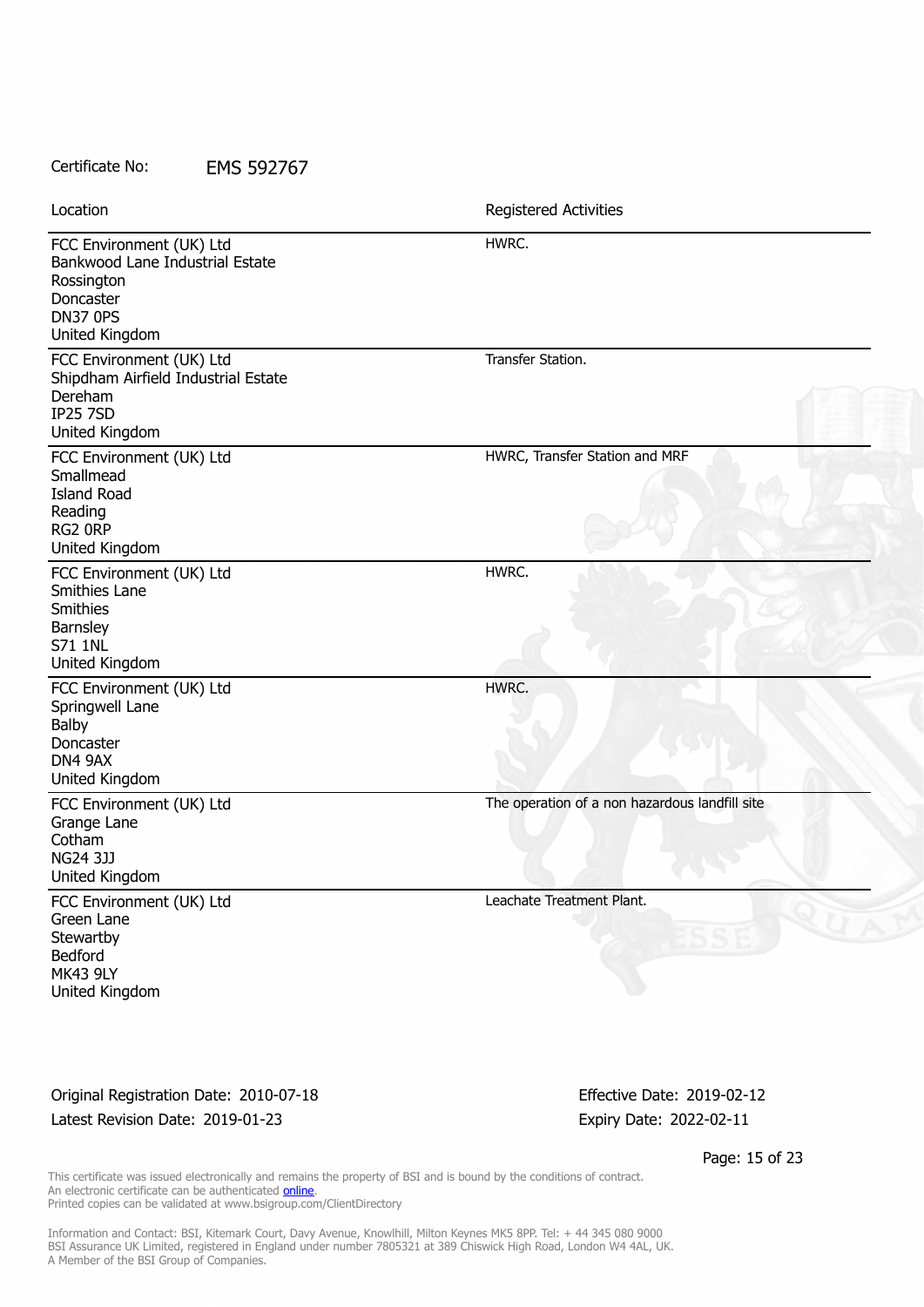| Location                                                                                                           | Registered Activities    |
|--------------------------------------------------------------------------------------------------------------------|--------------------------|
| FCC Environment (UK) Ltd<br>Old Bury Road<br>Stowmarket<br><b>IP14 1JQ</b><br>United Kingdom                       | HWRC.                    |
| FCC Environment (UK) Ltd<br>Sandy Lane<br>Sudbury<br><b>CO10 7HG</b><br>United Kingdom                             | HWRC.                    |
| FCC Environment (UK) Ltd<br>Appleford Sidings<br>Sutton Courtenay<br>Abingdon<br><b>OX14 4PJ</b><br>United Kingdom | Landfill & Composting.   |
| FCC Environment (UK) Ltd<br>Sutton Fields Industrial Estate<br>Kingston Upon Hull<br>HU7 0XF<br>United Kingdom     | HWRC.                    |
| FCC Environment (UK) Ltd<br>Swanton Road<br>Mill Cross<br>Norwich<br>NR <sub>2</sub> 4LH<br>United Kingdom         | HWRC & Transfer Station. |
| FCC Environment (UK) Ltd<br><b>Burrell Way</b><br>Thetford<br><b>IP24 3QS</b><br>United Kingdom                    | Transfer Station.        |
| FCC Environment (UK) Ltd<br>Warren Vale Road<br>Rawmarsh<br>Rotherham<br><b>S62 7RW</b><br>United Kingdom          | HWRC.                    |

## Original Registration Date: 2010-07-18 Effective Date: 2019-02-12 Latest Revision Date: 2019-01-23 Expiry Date: 2022-02-11

Page: 16 of 23

This certificate was issued electronically and remains the property of BSI and is bound by the conditions of contract. An electronic certificate can be authenticated **[online](https://pgplus.bsigroup.com/CertificateValidation/CertificateValidator.aspx?CertificateNumber=EMS+592767&ReIssueDate=23%2f01%2f2019&Template=uk)**. Printed copies can be validated at www.bsigroup.com/ClientDirectory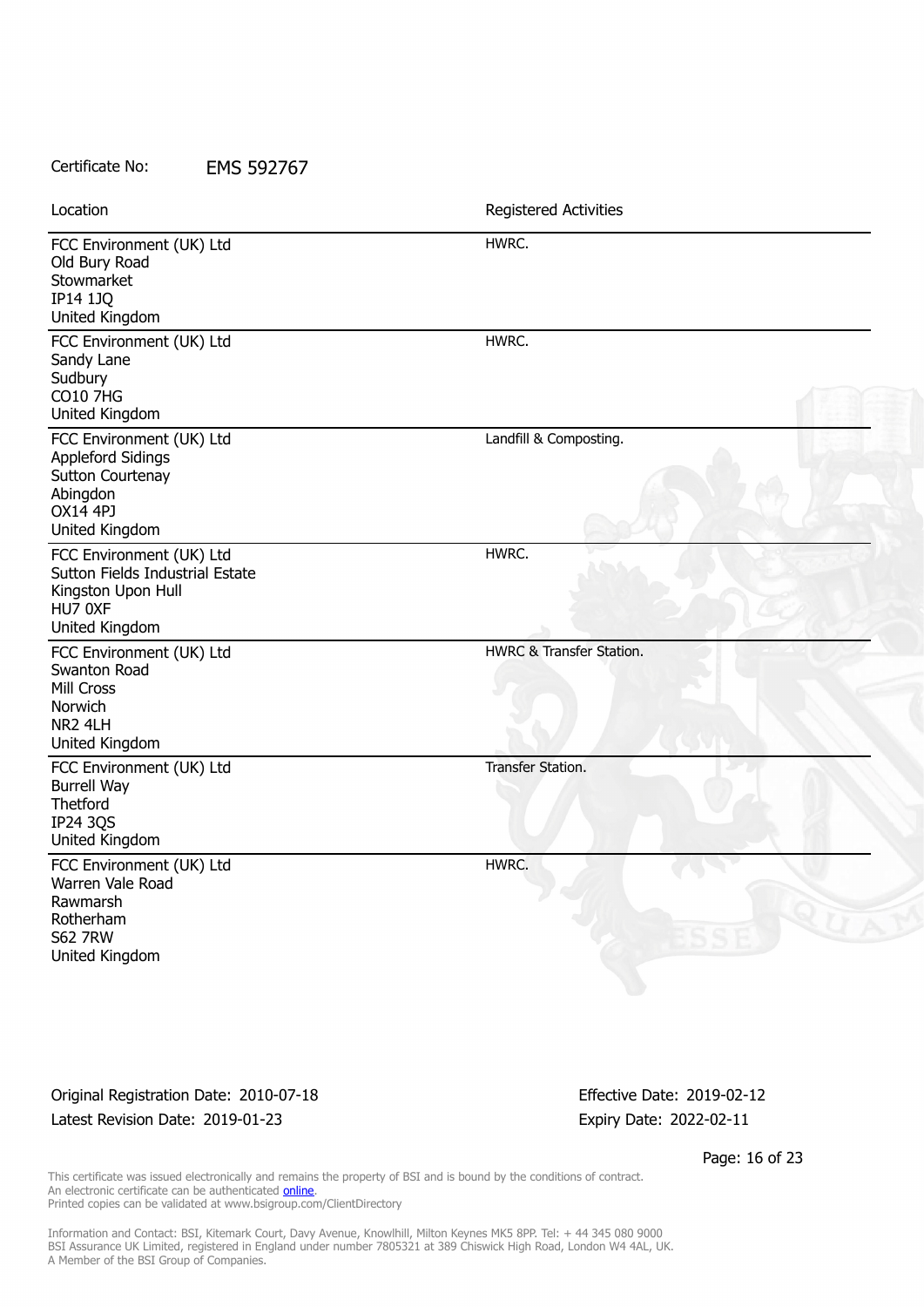| Location                                                                                                                                   | Registered Activities                                      |
|--------------------------------------------------------------------------------------------------------------------------------------------|------------------------------------------------------------|
| FCC Environment (UK) Ltd<br>Weel Road<br>Weel<br>Beverley<br><b>HU17 0SQ</b><br>United Kingdom                                             | HWRC.                                                      |
| FCC Environment (UK) Ltd<br><b>Boundary Lane</b><br>Normanton<br><b>WF6 2JA</b><br>United Kingdom                                          | Landfill & Composting.                                     |
| FCC Environment (UK) Ltd<br>Kettering Road<br>Weldon<br><b>NN17 3JG</b><br>United Kingdom                                                  | Landfill.                                                  |
| FCC Environment (UK) Ltd<br><b>West Street</b><br>Worsbrough<br><b>Barnsley</b><br>S70 5DJ<br>United Kingdom                               | HWRC.                                                      |
| FCC Environment (UK) Ltd<br>Thorpe Road<br>Whisby<br>Lincoln<br>LN6 9BT<br>United Kingdom                                                  | <b>HWRC and LTP</b>                                        |
| FCC Environment (UK) Ltd<br>Alco Waste Management<br>Stephenson Industrial Eastate<br>Willowholme<br>Carlisle<br>CA2 5RS<br>United Kingdom | Transfer Station, MRF, Collections and Kerbside Recycling. |
| FCC Environment (UK) Ltd<br>Cleveland Street<br>Hull<br>HU8 7AU<br>United Kingdom                                                          | Transfer Station.                                          |
| Original Registration Date: 2010-07-18                                                                                                     | Effective Date: 2019-02-12                                 |

Latest Revision Date: 2019-01-23 Expiry Date: 2022-02-11

Page: 17 of 23

This certificate was issued electronically and remains the property of BSI and is bound by the conditions of contract. An electronic certificate can be authenticated **[online](https://pgplus.bsigroup.com/CertificateValidation/CertificateValidator.aspx?CertificateNumber=EMS+592767&ReIssueDate=23%2f01%2f2019&Template=uk)**. Printed copies can be validated at www.bsigroup.com/ClientDirectory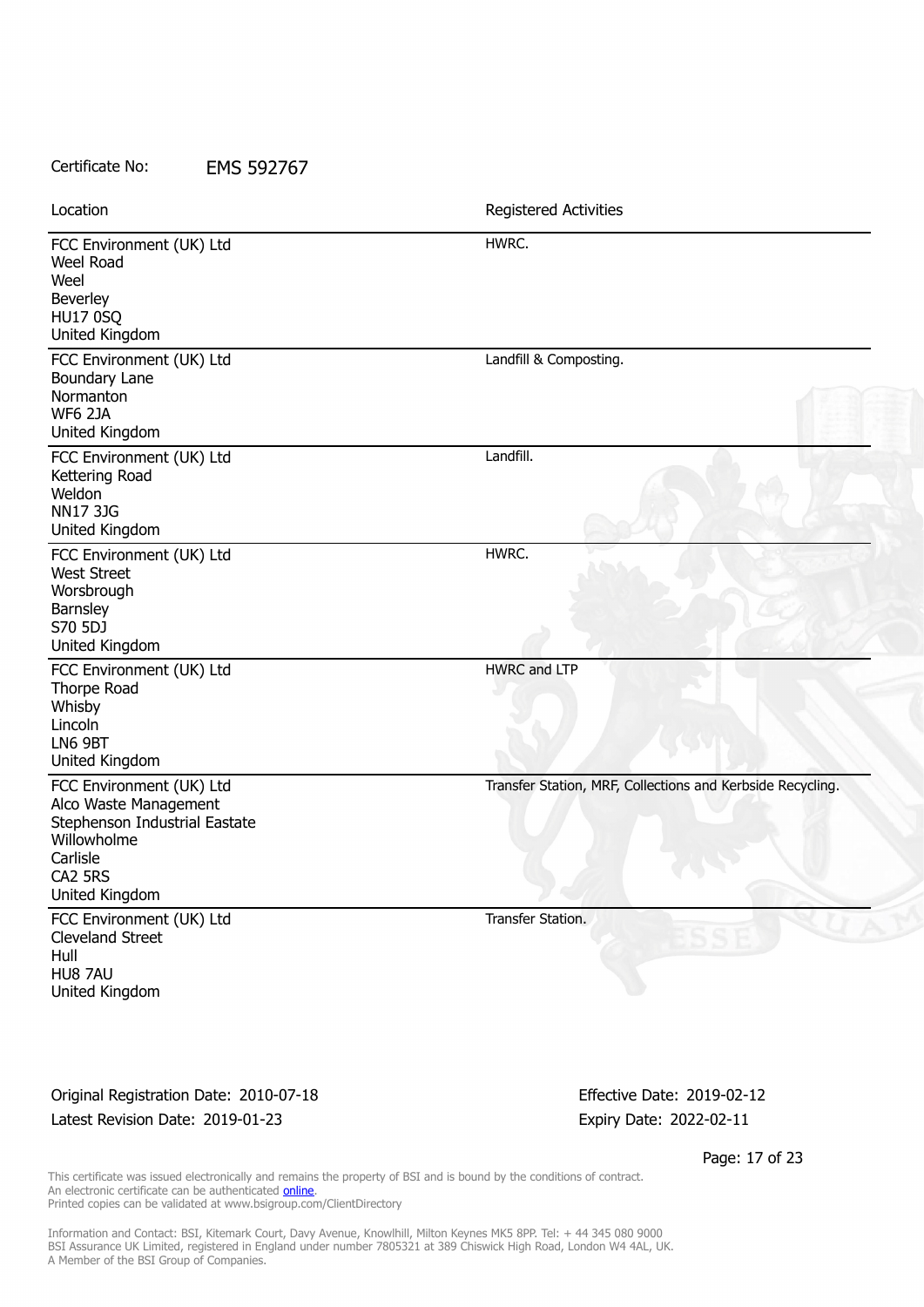| Location                                                                                                                   | Registered Activities                                  |
|----------------------------------------------------------------------------------------------------------------------------|--------------------------------------------------------|
| FCC Environment (UK) Ltd<br>Wiltshire Road Industrial Estate<br><b>Wiltshire Road</b><br>Hull<br>HU4 6PA<br>United Kingdom | HWRC.                                                  |
| FCC Environment (UK) Ltd<br>Coleby Road<br><b>Weston Halton</b><br>Winterton<br><b>DN15 9AP</b><br>United Kingdom          | Landfill & Leachate Treatment Plant.                   |
| FCC Environment (UK) Ltd<br>Coleby Road<br>Weston Halton<br>Winterton<br><b>DN15 9AP</b><br>United Kingdom                 | Landfill.                                              |
| FCC Environment (UK) Ltd<br><b>Hull Road</b><br>Withernsea<br><b>HU19 2EE</b><br>United Kingdom                            | HWRC.                                                  |
| FCC Environment (UK) Ltd<br>Solway House<br>Moss Bay Road<br>Workington<br><b>CA14 3XH</b><br>United Kingdom               | Collections, Recycling, MOT Station, Street Cleansing. |
| FCC Environment (UK) Ltd<br>Meikle Drumgray Road<br>Greengairs<br>Airdrie<br>ML6 7TD<br>United Kingdom                     | Landfill, Leachate Treatment Plant.                    |

Original Registration Date: 2010-07-18 Effective Date: 2019-02-12 Latest Revision Date: 2019-01-23 Expiry Date: 2022-02-11

Page: 18 of 23

This certificate was issued electronically and remains the property of BSI and is bound by the conditions of contract. An electronic certificate can be authenticated **[online](https://pgplus.bsigroup.com/CertificateValidation/CertificateValidator.aspx?CertificateNumber=EMS+592767&ReIssueDate=23%2f01%2f2019&Template=uk)**. Printed copies can be validated at www.bsigroup.com/ClientDirectory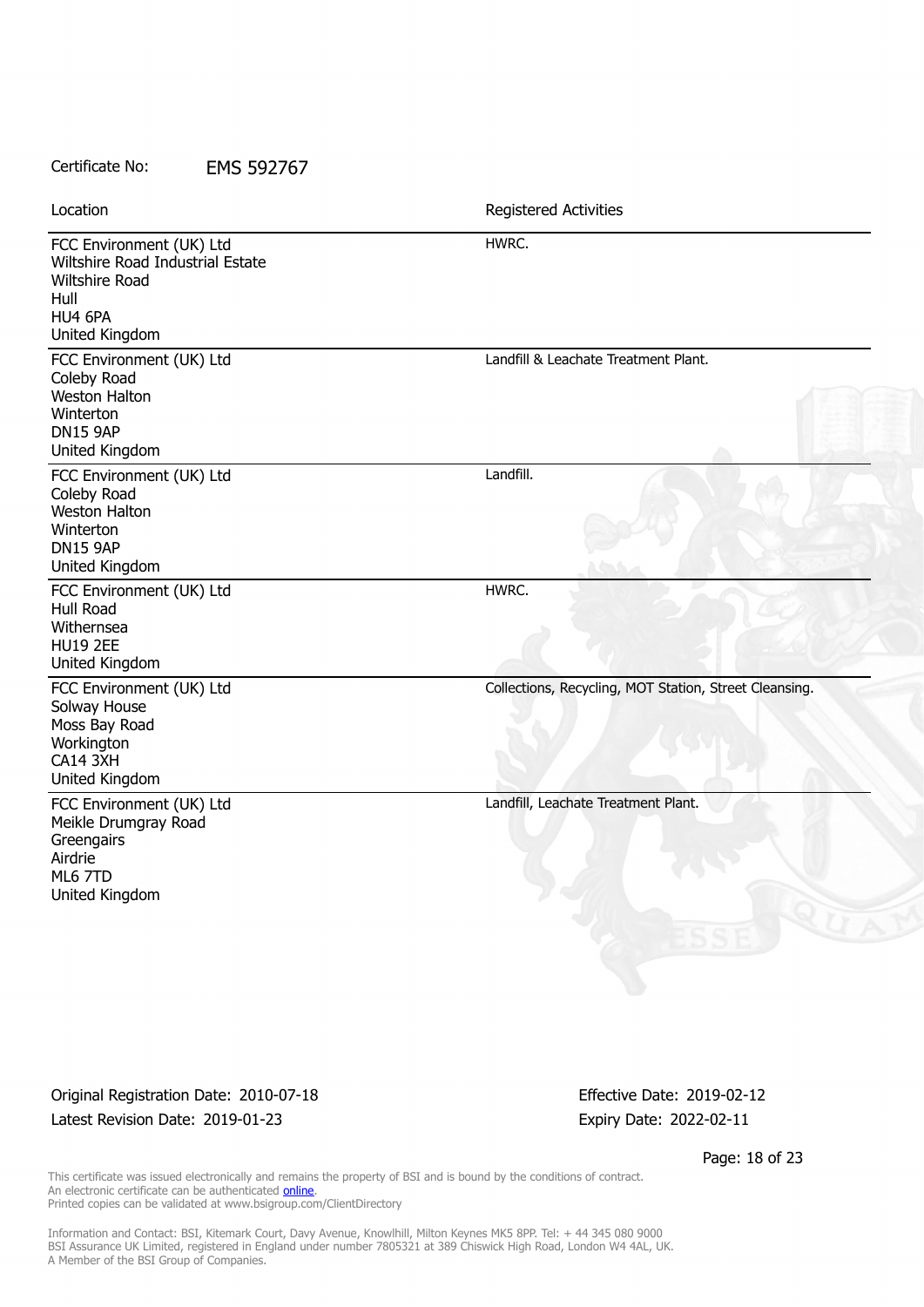FCC Environment (UK) Ltd Welham Lane Game Farm Welham Lane Great Bowden Leicester LE16 7FN United Kingdom Collections, Grounds Maintenance, Street Cleansing. FCC Environment (UK) Ltd Grafton Depot Ross Road Redhill Hereford HR2 8BH United Kingdom Collections. FCC Environment (UK) Ltd Hameldown Business Park Hameldown Road **Okehampton** EX20 1FL United Kingdom Car Park Cleaning; Collections; Kerbside Recycling; Litter Bin Cleansing; Public Convenience Maintenance; Street Cleansing. FCC Environment (UK) Ltd Unit 1 Dawes Way, Off Abbey View R Pinvin Pershore WR10 2FD United Kingdom Collections; Kerbside Recycling, Litter Bin Cleansing;; Street Cleansing, Highway Cleansing. FCC Environment (UK) Ltd Barnsdale Bar Quarry Long Lane Kirk Smeaton **Pontefract** WF8 3JX United Kingdom Quarrying of Limestone and Recycling of Inert Construction Waste FCC Environment (UK) Ltd Darrington Leys Cridling Stubbs Knottingley WF11 0AH United Kingdom Quarrying. Location **Exercise 2018 Location Registered Activities** 

Original Registration Date: 2010-07-18 Effective Date: 2019-02-12 Latest Revision Date: 2019-01-23 Expiry Date: 2022-02-11

Page: 19 of 23

This certificate was issued electronically and remains the property of BSI and is bound by the conditions of contract. An electronic certificate can be authenticated **[online](https://pgplus.bsigroup.com/CertificateValidation/CertificateValidator.aspx?CertificateNumber=EMS+592767&ReIssueDate=23%2f01%2f2019&Template=uk)**. Printed copies can be validated at www.bsigroup.com/ClientDirectory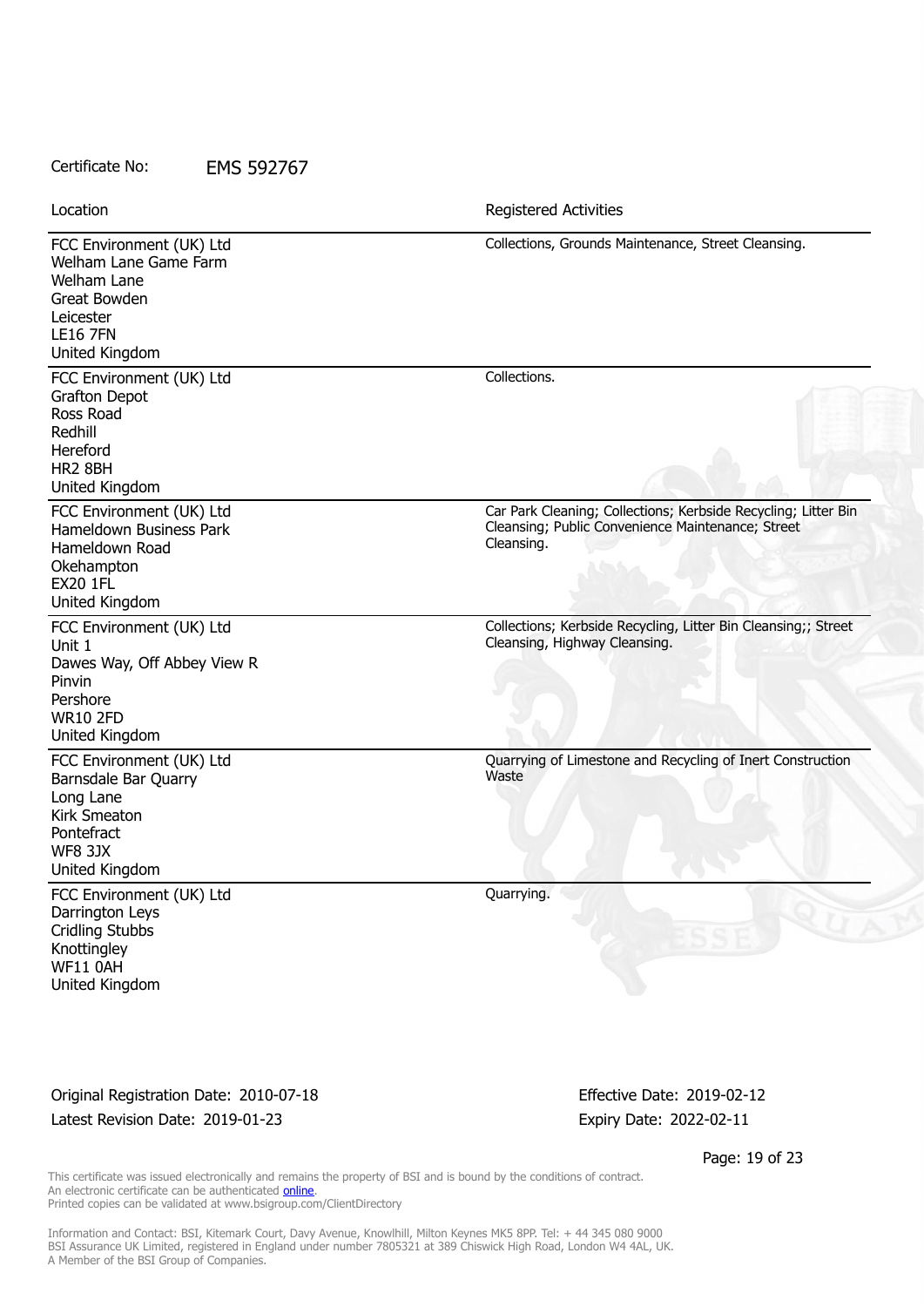FCC Environment (UK) Ltd Hensall Sand Quarry New Road Hensall DN14 0RD United Kingdom FCC Environment (UK) Ltd Buckingham Household Waste Recycling Yonder Slade

Buckingham Industrial Estate Buckingham MK<sub>18</sub> 1R<sub>Z</sub> United Kingdom

FCC Environmental (UK) Ltd High Wycombe Household Waste Recycling Clay Lane Booker Marlow SL7 3DJ United Kingdom

FCC Environment (UK) Ltd **Biddulph** Staff CC HWRC Bemersley Road Biddulph **ST8 70T** United Kingdom

FCC Environment (UK) Ltd Bilbrook Staffs CC HWRC Pendeford Mill Lane Billbrook WV8 1JJ United Kingdom

Location **Exercise 2018 Location Registered Activities** 

Quarrying.

Recycling, waste management and quarrying activities at operational recycling/waste management sites, vehicle depots, workshops and quarries.

Recycling, waste management and quarrying activities at operational recycling/waste management sites, vehicle depots, workshops and quarries.

The provision of a Household Waste and Recycling Centre.

The provision of a Household Waste and Recycling Centre.

Original Registration Date: 2010-07-18 Effective Date: 2019-02-12 Latest Revision Date: 2019-01-23 Expiry Date: 2022-02-11

Page: 20 of 23

This certificate was issued electronically and remains the property of BSI and is bound by the conditions of contract. An electronic certificate can be authenticated **[online](https://pgplus.bsigroup.com/CertificateValidation/CertificateValidator.aspx?CertificateNumber=EMS+592767&ReIssueDate=23%2f01%2f2019&Template=uk)**. Printed copies can be validated at www.bsigroup.com/ClientDirectory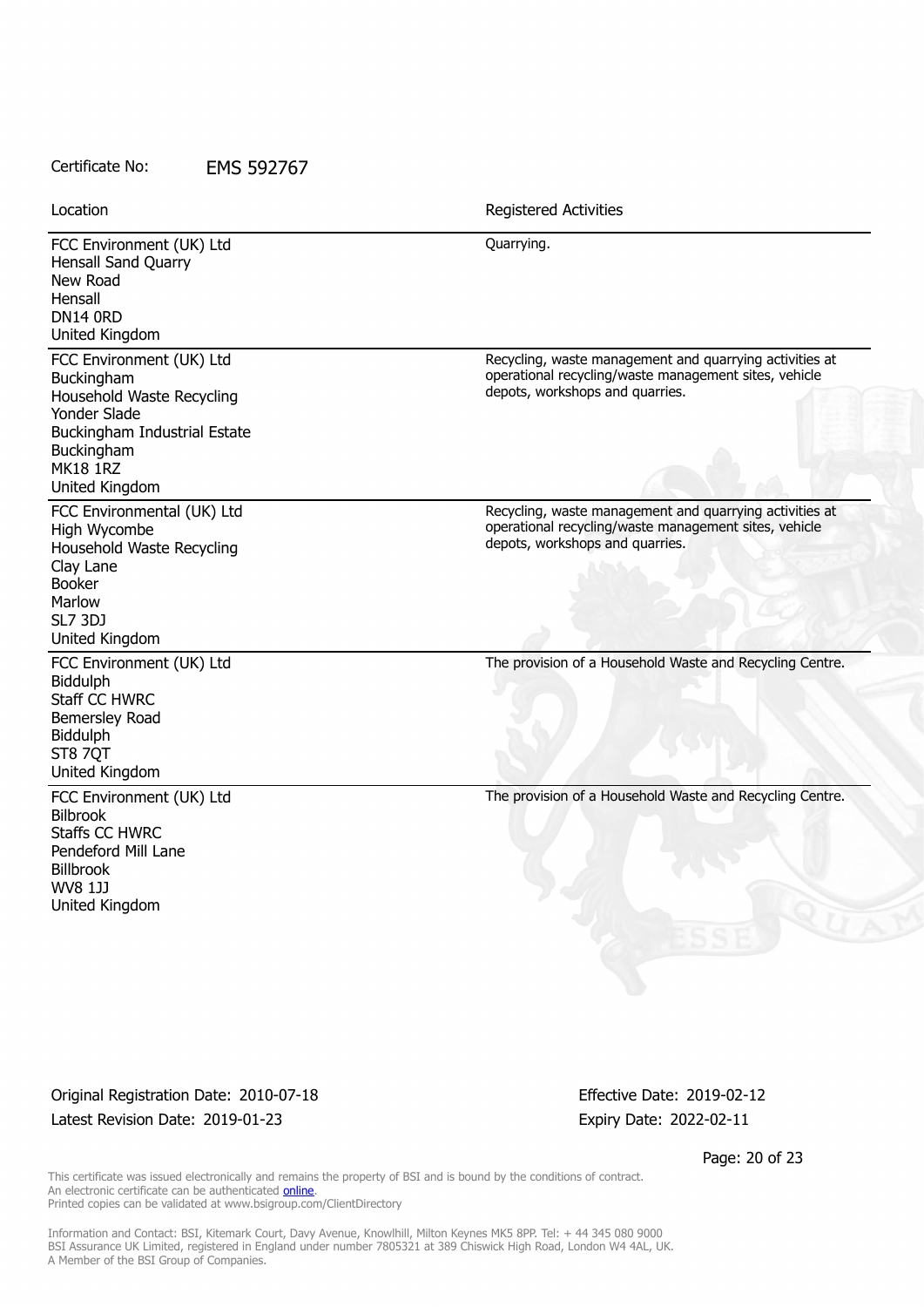FCC Environment (UK) Ltd Burntwood Staffs CC HWRC Ring Road Chase Terrace Burntwood WS7 3JQ United Kingdom The provision of a Household Waste and Recycling Centre. FCC Environment (UK) Ltd Burton u Trent Staffs CC HWRC Shobnall Road Burton-on-Trent DE14 2AU United Kingdom The provision of a Household Waste and Recycling Centre. FCC Environment (UK) Ltd Cannock Staffs CC HWRC Lichfield Road **Cannock** WS11 8NQ United Kingdom The provision of a Household Waste and Recycling Centre. FCC Environment (UK) Ltd Cheadle Staffs CC HWRC Tower Crane Drive Off New Haden Road Cheadle ST10 1FB United Kingdom The provision of a Household Waste and Recycling Centre. FCC Environment (UK) Ltd Lichfield Staffs CC HWRC Trent Valley Road Lichfield WS13 6EU United Kingdom The provision of a Household Waste and Recycling Centre. Location **Exercise 2018 Location Registered Activities** 

Original Registration Date: 2010-07-18 Effective Date: 2019-02-12 Latest Revision Date: 2019-01-23 Expiry Date: 2022-02-11

Page: 21 of 23

This certificate was issued electronically and remains the property of BSI and is bound by the conditions of contract. An electronic certificate can be authenticated **[online](https://pgplus.bsigroup.com/CertificateValidation/CertificateValidator.aspx?CertificateNumber=EMS+592767&ReIssueDate=23%2f01%2f2019&Template=uk)**. Printed copies can be validated at www.bsigroup.com/ClientDirectory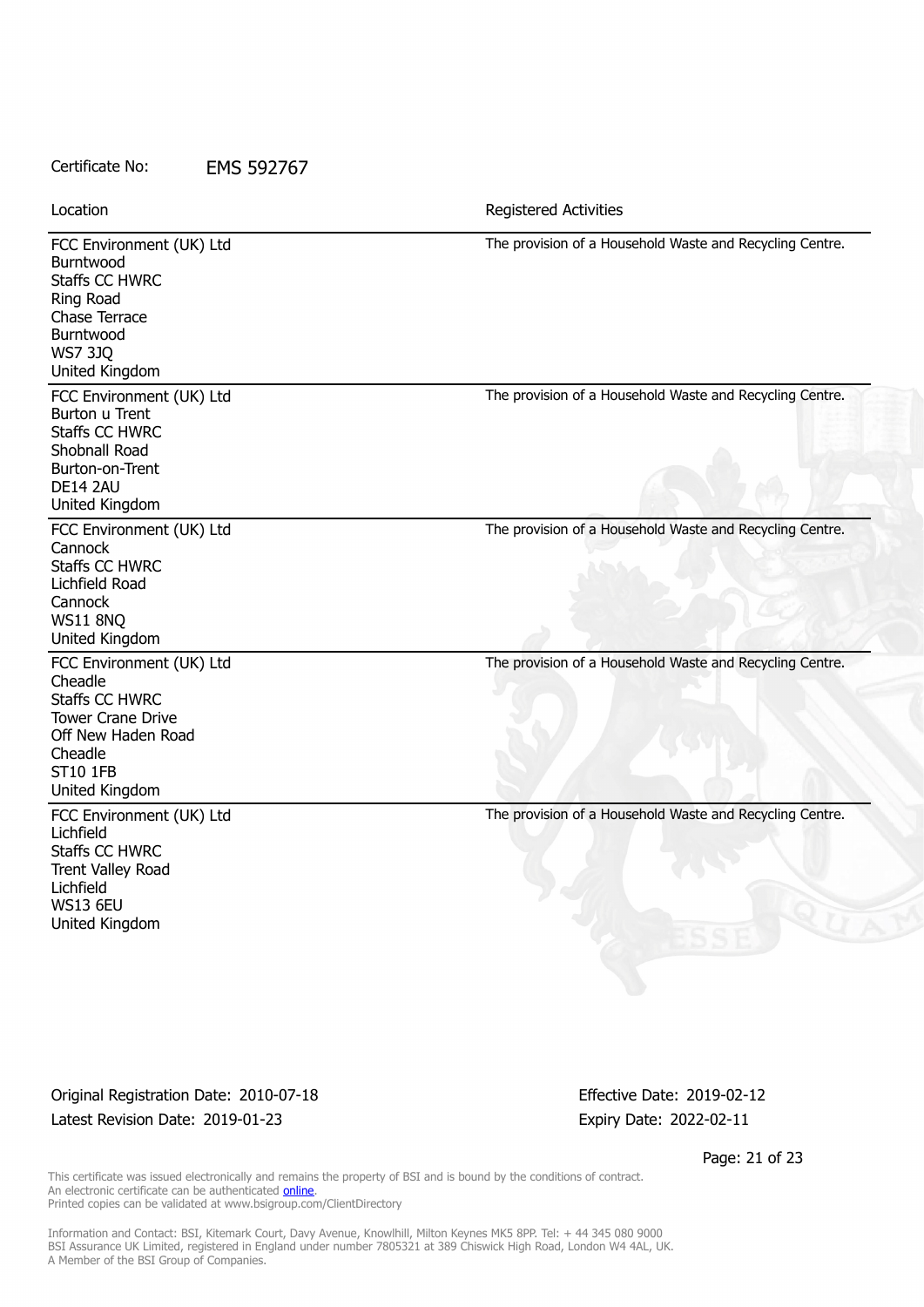FCC Environment (UK) Ltd Newcastle Staffs CC HWRC Leycett Lane Leycett Newcastle ST5 6AD United Kingdom The provision of a Household Waste and Recycling Centre. FCC Environment (UK) Ltd Rugeley Staffs CC HWRC Station Road **Rugeley** WS15 2HE United Kingdom The provision of a Household Waste and Recycling Centre. FCC Environment (UK) Ltd Stafford Staffs CC HWRC St. Albans Road **Stafford** ST16 3DR United Kingdom The provision of a Household Waste and Recycling Centre. FCC Environment (UK) Ltd Stone Staffs CC HWRC Beacon Road, Opan Way Stone Business Park Stone ST15 0NN United Kingdom The provision of a Household Waste and Recycling Centre. FCC Environment (UK) Ltd **Wombourne** The provision of a Household Waste and Recycling Centre. Location **Exercise 2018 Location Registered Activities** 

Original Registration Date: 2010-07-18 Effective Date: 2019-02-12 Latest Revision Date: 2019-01-23 Expiry Date: 2022-02-11

Staffs CC HWRC Botterham Lane Wombourne DY3 4RA United Kingdom

Page: 22 of 23

This certificate was issued electronically and remains the property of BSI and is bound by the conditions of contract. An electronic certificate can be authenticated **[online](https://pgplus.bsigroup.com/CertificateValidation/CertificateValidator.aspx?CertificateNumber=EMS+592767&ReIssueDate=23%2f01%2f2019&Template=uk)**. Printed copies can be validated at www.bsigroup.com/ClientDirectory